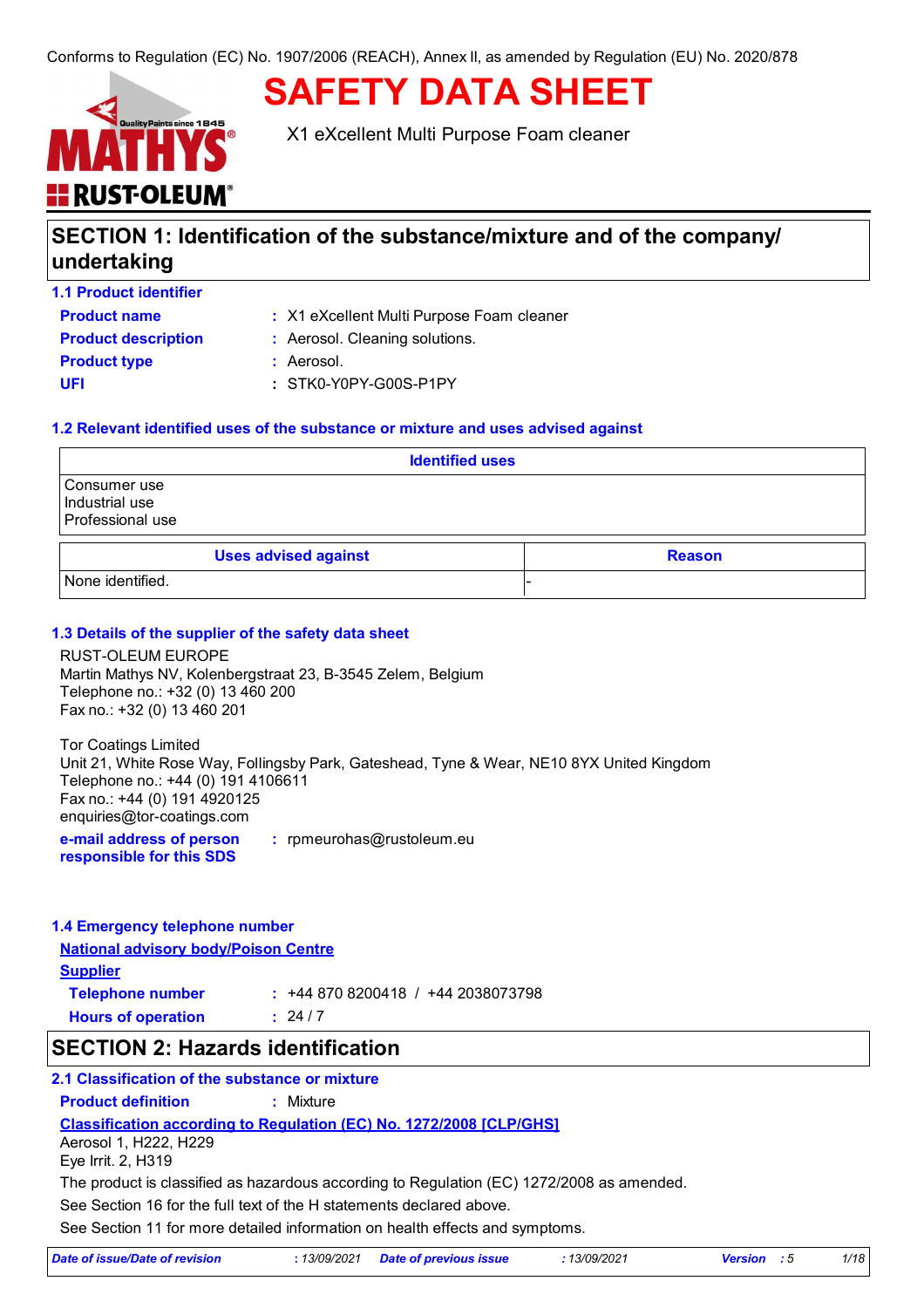### **SECTION 2: Hazards identification**

### **2.2 Label elements**

**Hazard pictograms :**



| <b>Signal word</b>                                                                                                                                              | : Danger                                                                                                                                                                                                                                                             |
|-----------------------------------------------------------------------------------------------------------------------------------------------------------------|----------------------------------------------------------------------------------------------------------------------------------------------------------------------------------------------------------------------------------------------------------------------|
| <b>Hazard statements</b>                                                                                                                                        | Extremely flammable aerosol. Pressurised container: may burst if heated.<br>Causes serious eye irritation.                                                                                                                                                           |
| <b>Precautionary statements</b>                                                                                                                                 |                                                                                                                                                                                                                                                                      |
| <b>General</b>                                                                                                                                                  | : P103 - Read carefully and follow all instructions.<br>P102 - Keep out of reach of children.<br>P101 - If medical advice is needed, have product container or label at hand.                                                                                        |
| <b>Prevention</b>                                                                                                                                               | : P280 - Wear eye or face protection.<br>P210 - Keep away from heat, hot surfaces, sparks, open flames and other ignition<br>sources. No smoking.<br>P211 - Do not spray on an open flame or other ignition source.<br>P251 - Do not pierce or burn, even after use. |
| <b>Response</b>                                                                                                                                                 | : Not applicable.                                                                                                                                                                                                                                                    |
| <b>Storage</b>                                                                                                                                                  | $:$ P410 + P412 - Protect from sunlight. Do not expose to temperatures exceeding 50 °C.                                                                                                                                                                              |
| <b>Disposal</b>                                                                                                                                                 | : P501 - Dispose of contents and container in accordance with all local, regional,<br>national and international regulations.                                                                                                                                        |
| <b>Supplemental label</b><br>elements                                                                                                                           | : Not applicable.                                                                                                                                                                                                                                                    |
| <b>Supplemental label</b><br>elements : Detergents -<br><b>Regulation (EC) No</b><br>907/2006                                                                   | : less than 5%: disinfectants, non-ionic surfactants, anionic surfactants, NTA<br>(nitrilotriacetic acid) and salts thereof.                                                                                                                                         |
| <b>Annex XVII - Restrictions</b><br>on the manufacture,<br>placing on the market and<br>use of certain dangerous<br>substances, mixtures and<br><b>articles</b> | : Not applicable.                                                                                                                                                                                                                                                    |
| <b>Special packaging requirements</b>                                                                                                                           |                                                                                                                                                                                                                                                                      |
| <b>Containers to be fitted</b><br>with child-resistant<br>fastenings                                                                                            | : Not applicable.                                                                                                                                                                                                                                                    |
| <b>Tactile warning of danger</b>                                                                                                                                | : Not applicable.                                                                                                                                                                                                                                                    |

### **2.3 Other hazards**

#### **Product meets the criteria for PBT or vPvB according to Regulation (EC) No. 1907/2006, Annex XIII**

This mixture does not contain any substances that are assessed to be a PBT or a vPvB.

**Other hazards which do : not result in classification** : None known.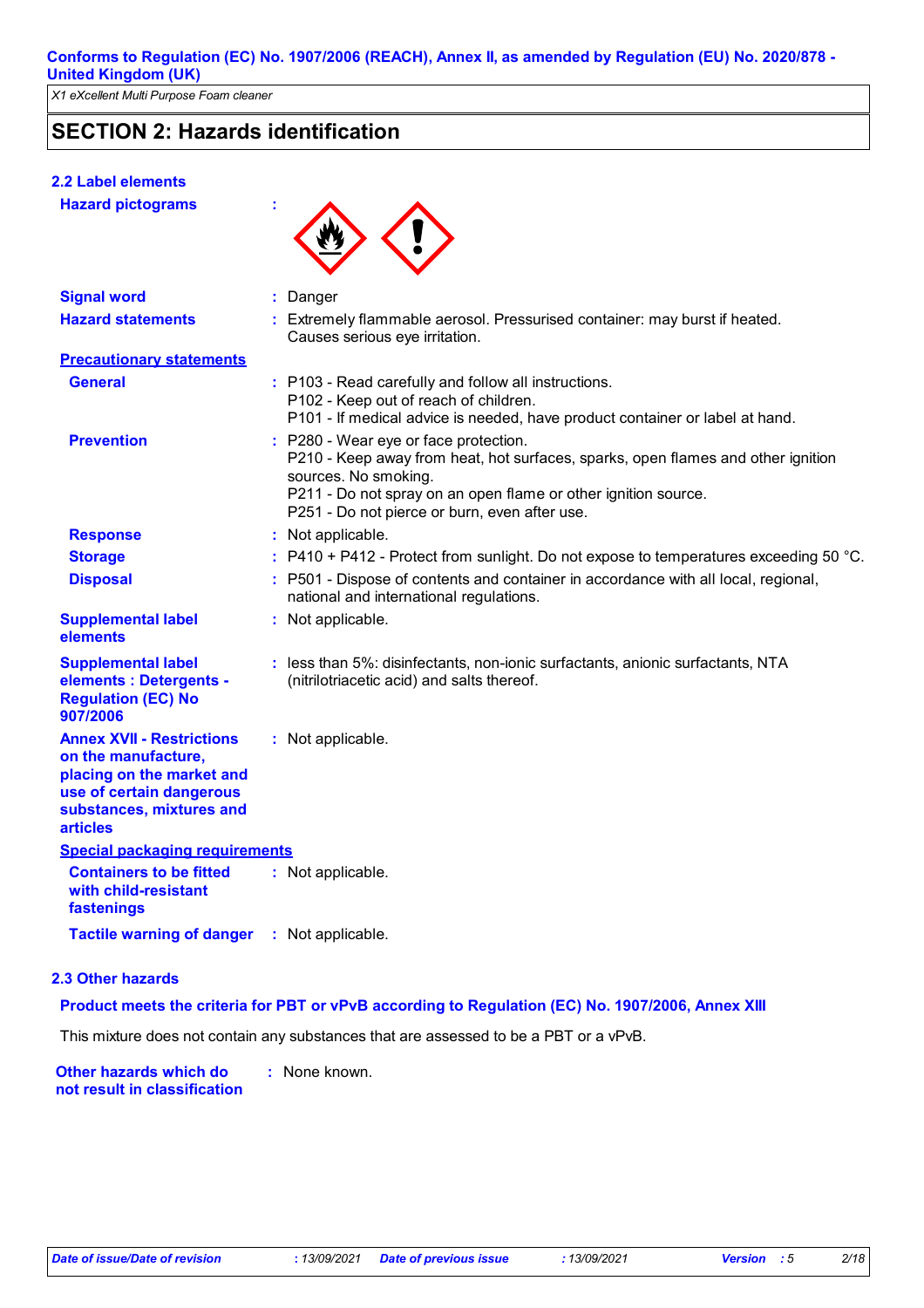### **SECTION 3: Composition/information on ingredients**

### **3.2 Mixtures :** Mixture

| <b>Product/ingredient name</b>                  | <b>Identifiers</b>                                                                     | $\frac{9}{6}$ | <b>Regulation (EC) No.</b><br>1272/2008 [CLP]                                 | <b>Type</b> |
|-------------------------------------------------|----------------------------------------------------------------------------------------|---------------|-------------------------------------------------------------------------------|-------------|
| liquefied petroleum gas                         | REACH #: Annex V<br>EC: 270-704-2<br>CAS: 68476-85-7<br>Index: 649-202-00-6            | ≤10           | Flam. Gas 1A, H220<br>Press. Gas (Liq.), H280                                 | [2]         |
| Isopropyl alcohol                               | REACH #:<br>01-2119457558-25<br>EC: 200-661-7<br>CAS: 67-63-0<br>Index: 603-117-00-0   | $\leq 5$      | Flam. Liq. 2, H225<br>Eye Irrit. 2, H319<br>STOT SE 3, H336                   | [1] [2]     |
| alcohols, C11-14-iso-, C13-rich,<br>ethoxylated | CAS: 78330-21-9                                                                        | $\leq$ 3      | Acute Tox. 4, H302<br>Eye Dam. 1, H318                                        | $[1]$       |
| (2-methoxymethylethoxy)propanol                 | REACH #:<br>01-2119450011-60<br>EC: 252-104-2<br>CAS: 34590-94-8                       | $\leq$ 3      | Not classified.                                                               | $[2]$       |
| sodium N-lauroylsarcosinate                     | EC: 205-281-5<br>CAS: 137-16-6                                                         | $\leq 1$      | Acute Tox. 1, H330<br>Skin Irrit. 2, H315<br>Eye Dam. 1, H318                 | $[1]$       |
| trisodium nitrilotriacetate                     | REACH #:<br>01-2119519239-36<br>EC: 225-768-6<br>CAS: 5064-31-3<br>Index: 607-620-00-6 | ≤ $0,3$       | Acute Tox. 4, H302<br>Eye Irrit. 2, H319<br>Carc. 2, H351                     | $[1]$       |
|                                                 |                                                                                        |               | See Section 16 for<br>the full text of the H<br>statements declared<br>above. |             |

**Type** 

[1] Substance classified with a health or environmental hazard

[2] Substance with a workplace exposure limit

[3] Substance meets the criteria for PBT according to Regulation (EC) No. 1907/2006, Annex XIII

[4] Substance meets the criteria for vPvB according to Regulation (EC) No. 1907/2006, Annex XIII

[5] Substance of equivalent concern

[6] Additional disclosure due to company policy

| <b>SCL (Specific Concentration Limits)</b><br>Not applicable.                                       | Not applicable.                         |
|-----------------------------------------------------------------------------------------------------|-----------------------------------------|
| <b>ATE</b> (acute toxicity estimates)<br>Not applicable.                                            | Not applicable.                         |
| <b>Nanoform</b><br><b>Particle characteristics</b><br>This product does not contains nanomaterials. | <b>Particle Size</b><br>Not applicable. |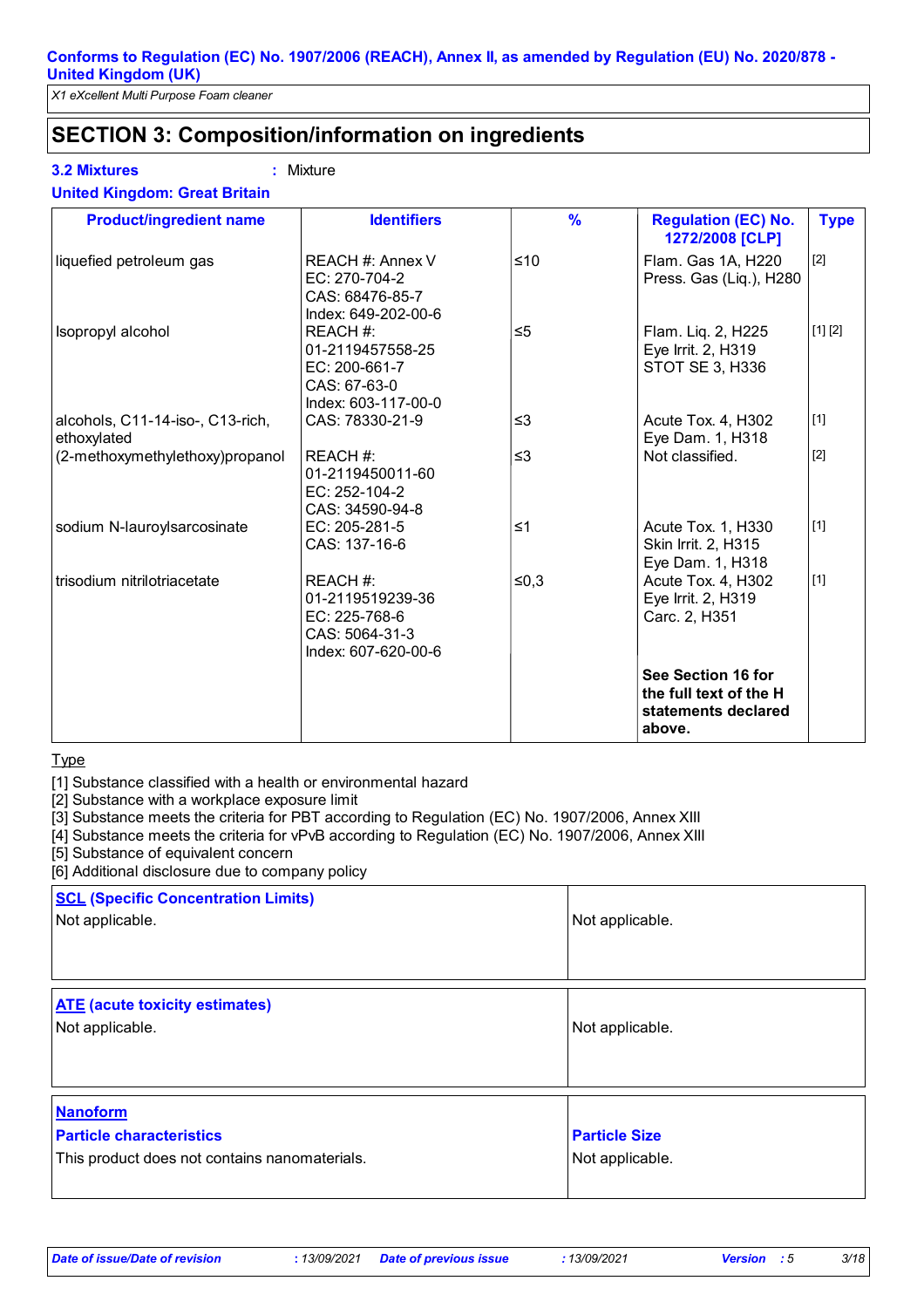*X1 eXcellent Multi Purpose Foam cleaner*

### **SECTION 3: Composition/information on ingredients**

There are no additional ingredients present which, within the current knowledge of the supplier and in the concentrations applicable, are classified as hazardous to health or the environment, are PBTs, vPvBs or Substances of equivalent concern, or have been assigned a workplace exposure limit and hence require reporting in this section.

Occupational exposure limits, if available, are listed in Section 8.

### **SECTION 4: First aid measures**

| <b>4.1 Description of first aid measures</b> |                                                                                                                                                                                                                                                                                                                                                                                                                                                                                                                                                                                                                                                                                                                                      |
|----------------------------------------------|--------------------------------------------------------------------------------------------------------------------------------------------------------------------------------------------------------------------------------------------------------------------------------------------------------------------------------------------------------------------------------------------------------------------------------------------------------------------------------------------------------------------------------------------------------------------------------------------------------------------------------------------------------------------------------------------------------------------------------------|
| Eye contact                                  | : Immediately flush eyes with plenty of water, occasionally lifting the upper and lower<br>eyelids. Check for and remove any contact lenses. Continue to rinse for at least 10<br>minutes. Get medical attention.                                                                                                                                                                                                                                                                                                                                                                                                                                                                                                                    |
| <b>Inhalation</b>                            | : Remove victim to fresh air and keep at rest in a position comfortable for breathing. If<br>not breathing, if breathing is irregular or if respiratory arrest occurs, provide artificial<br>respiration or oxygen by trained personnel. It may be dangerous to the person<br>providing aid to give mouth-to-mouth resuscitation. Get medical attention if adverse<br>health effects persist or are severe. If unconscious, place in recovery position and<br>get medical attention immediately. Maintain an open airway. Loosen tight clothing<br>such as a collar, tie, belt or waistband.                                                                                                                                         |
| <b>Skin contact</b>                          | : Flush contaminated skin with plenty of water. Remove contaminated clothing and<br>shoes. Get medical attention if symptoms occur. Wash clothing before reuse.<br>Clean shoes thoroughly before reuse.                                                                                                                                                                                                                                                                                                                                                                                                                                                                                                                              |
| <b>Ingestion</b>                             | : Wash out mouth with water. Remove dentures if any. If material has been<br>swallowed and the exposed person is conscious, give small quantities of water to<br>drink. Stop if the exposed person feels sick as vomiting may be dangerous. Do not<br>induce vomiting unless directed to do so by medical personnel. If vomiting occurs,<br>the head should be kept low so that vomit does not enter the lungs. Get medical<br>attention if adverse health effects persist or are severe. Never give anything by<br>mouth to an unconscious person. If unconscious, place in recovery position and get<br>medical attention immediately. Maintain an open airway. Loosen tight clothing such<br>as a collar, tie, belt or waistband. |
| <b>Protection of first-aiders</b>            | : No action shall be taken involving any personal risk or without suitable training. It<br>may be dangerous to the person providing aid to give mouth-to-mouth resuscitation.                                                                                                                                                                                                                                                                                                                                                                                                                                                                                                                                                        |

#### **4.2 Most important symptoms and effects, both acute and delayed**

| <b>Over-exposure signs/symptoms</b> |                                                                                                                  |
|-------------------------------------|------------------------------------------------------------------------------------------------------------------|
| <b>Eye contact</b>                  | : Adverse symptoms may include the following:<br>pain or irritation<br>watering<br>redness                       |
| <b>Inhalation</b>                   | : Adverse symptoms may include the following:<br>respiratory tract irritation<br>coughing                        |
| <b>Skin contact</b>                 | : No specific data.                                                                                              |
| <b>Ingestion</b>                    | : No specific data.                                                                                              |
|                                     | 4.3 Indication of any immediate medical attention and special treatment needed                                   |
| i Aladaa da waxaalahaa              | . Tussal on peach of lashing Department peach of the state and expectation of all the peach of the second second |

| Notes to physician         | : Treat symptomatically. Contact poison treatment specialist immediately if large<br>quantities have been ingested or inhaled. |
|----------------------------|--------------------------------------------------------------------------------------------------------------------------------|
| <b>Specific treatments</b> | : No specific treatment.                                                                                                       |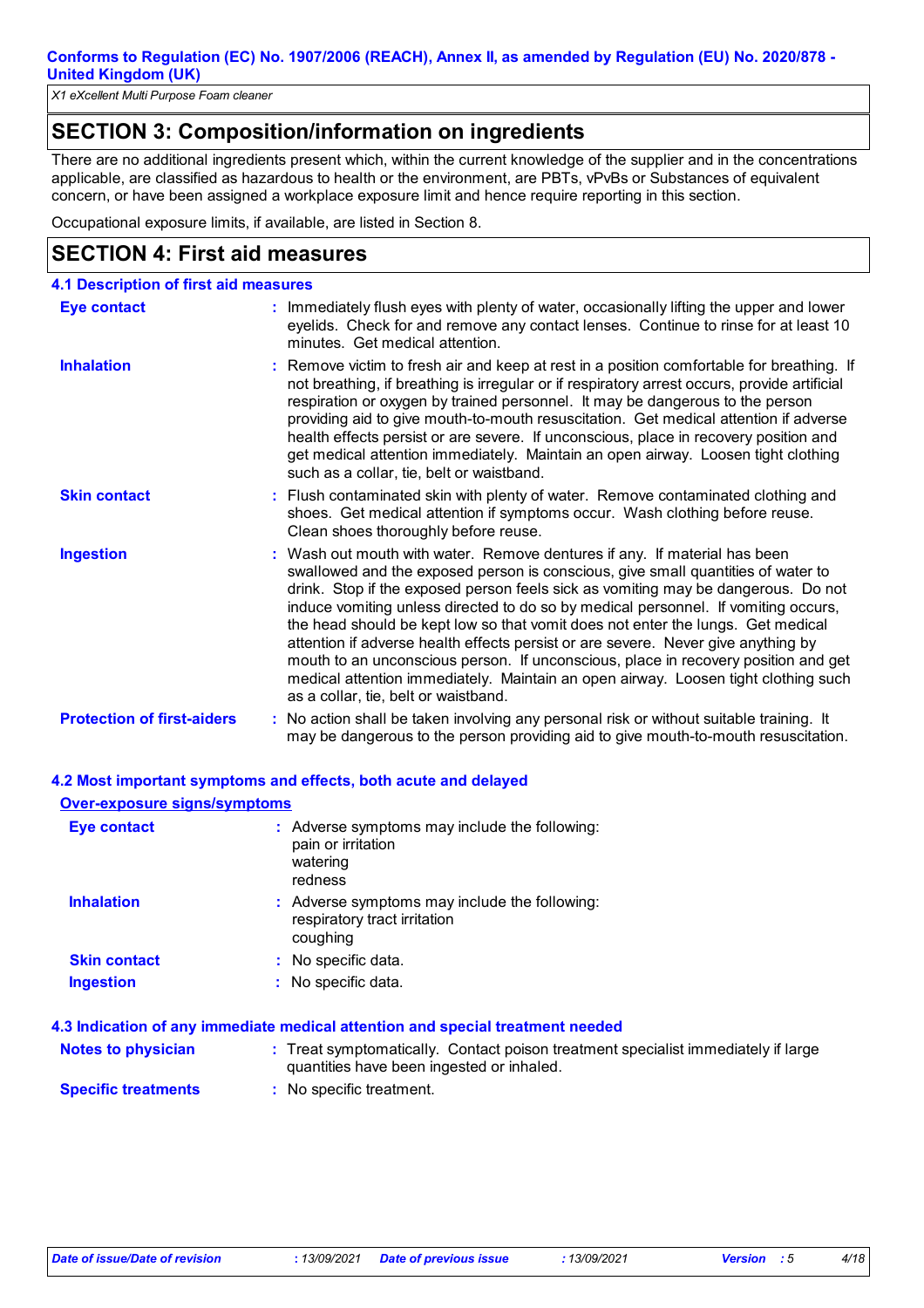### **SECTION 5: Firefighting measures**

| 5.1 Extinguishing media                                   |                                                                                                                                                                                                                                                                                                                                                                                                                                                       |
|-----------------------------------------------------------|-------------------------------------------------------------------------------------------------------------------------------------------------------------------------------------------------------------------------------------------------------------------------------------------------------------------------------------------------------------------------------------------------------------------------------------------------------|
| <b>Suitable extinguishing</b><br>media                    | : Use an extinguishing agent suitable for the surrounding fire.                                                                                                                                                                                                                                                                                                                                                                                       |
| <b>Unsuitable extinguishing</b><br>media                  | : None known.                                                                                                                                                                                                                                                                                                                                                                                                                                         |
| 5.2 Special hazards arising from the substance or mixture |                                                                                                                                                                                                                                                                                                                                                                                                                                                       |
| <b>Hazards from the</b><br>substance or mixture           | : Extremely flammable aerosol. Runoff to sewer may create fire or explosion hazard.<br>In a fire or if heated, a pressure increase will occur and the container may burst, with<br>the risk of a subsequent explosion. Gas may accumulate in low or confined areas or<br>travel a considerable distance to a source of ignition and flash back, causing fire or<br>explosion. Bursting aerosol containers may be propelled from a fire at high speed. |
| <b>Hazardous combustion</b><br>products                   | Decomposition products may include the following materials:<br>carbon dioxide<br>carbon monoxide                                                                                                                                                                                                                                                                                                                                                      |
| <b>5.3 Advice for firefighters</b>                        |                                                                                                                                                                                                                                                                                                                                                                                                                                                       |
| <b>Special protective actions</b><br>for fire-fighters    | : Promptly isolate the scene by removing all persons from the vicinity of the incident if<br>there is a fire. No action shall be taken involving any personal risk or without suitable<br>training. Move containers from fire area if this can be done without risk. Use water<br>spray to keep fire-exposed containers cool.                                                                                                                         |
| <b>Special protective</b><br>equipment for fire-fighters  | Fire-fighters should wear appropriate protective equipment and self-contained<br>breathing apparatus (SCBA) with a full face-piece operated in positive pressure<br>mode. Clothing for fire-fighters (including helmets, protective boots and gloves)<br>conforming to European standard EN 469 will provide a basic level of protection for<br>chemical incidents.                                                                                   |

# **SECTION 6: Accidental release measures**

| 6.1 Personal precautions, protective equipment and emergency procedures |                                                                                                                                                                                                                                                                                                                                                                                                                                                                                                                                                                                                                                                                                                                                                                                 |  |  |
|-------------------------------------------------------------------------|---------------------------------------------------------------------------------------------------------------------------------------------------------------------------------------------------------------------------------------------------------------------------------------------------------------------------------------------------------------------------------------------------------------------------------------------------------------------------------------------------------------------------------------------------------------------------------------------------------------------------------------------------------------------------------------------------------------------------------------------------------------------------------|--|--|
| For non-emergency<br>personnel                                          | : No action shall be taken involving any personal risk or without suitable training.<br>Evacuate surrounding areas. Keep unnecessary and unprotected personnel from<br>entering. In the case of aerosols being ruptured, care should be taken due to the<br>rapid escape of the pressurised contents and propellant. If a large number of<br>containers are ruptured, treat as a bulk material spillage according to the instructions<br>in the clean-up section. Do not touch or walk through spilt material. Shut off all<br>ignition sources. No flares, smoking or flames in hazard area. Avoid breathing<br>vapour or mist. Provide adequate ventilation. Wear appropriate respirator when<br>ventilation is inadequate. Put on appropriate personal protective equipment. |  |  |
| For emergency responders                                                | : If specialised clothing is required to deal with the spillage, take note of any<br>information in Section 8 on suitable and unsuitable materials. See also the<br>information in "For non-emergency personnel".                                                                                                                                                                                                                                                                                                                                                                                                                                                                                                                                                               |  |  |
| <b>6.2 Environmental</b><br>precautions                                 | : Avoid dispersal of spilt material and runoff and contact with soil, waterways, drains<br>and sewers. Inform the relevant authorities if the product has caused environmental<br>pollution (sewers, waterways, soil or air).                                                                                                                                                                                                                                                                                                                                                                                                                                                                                                                                                   |  |  |
| 6.3 Methods and material for containment and cleaning up                |                                                                                                                                                                                                                                                                                                                                                                                                                                                                                                                                                                                                                                                                                                                                                                                 |  |  |
| <b>Small spill</b>                                                      | : Stop leak if without risk. Move containers from spill area. Use spark-proof tools and<br>explosion-proof equipment. Dilute with water and mop up if water-soluble.<br>Alternatively, or if water-insoluble, absorb with an inert dry material and place in an<br>appropriate waste disposal container. Dispose of via a licensed waste disposal<br>contractor.                                                                                                                                                                                                                                                                                                                                                                                                                |  |  |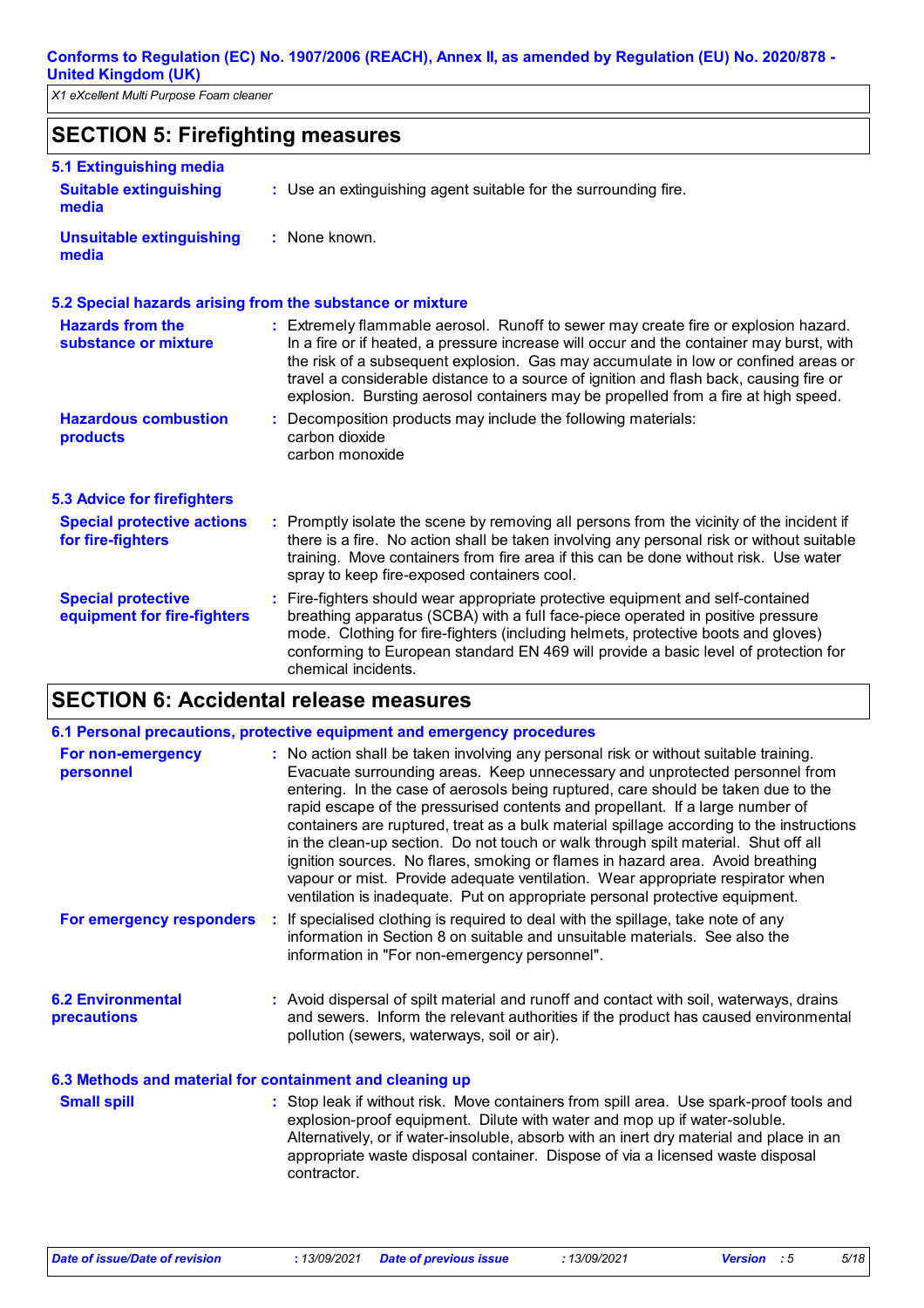### **SECTION 6: Accidental release measures**

| <b>Large spill</b>                        | : Stop leak if without risk. Move containers from spill area. Use spark-proof tools and<br>explosion-proof equipment. Approach the release from upwind. Prevent entry into<br>sewers, water courses, basements or confined areas. Wash spillages into an<br>effluent treatment plant or proceed as follows. Contain and collect spillage with non-<br>combustible, absorbent material e.g. sand, earth, vermiculite or diatomaceous earth<br>and place in container for disposal according to local regulations. Dispose of via a<br>licensed waste disposal contractor. Contaminated absorbent material may pose the<br>same hazard as the spilt product. |
|-------------------------------------------|------------------------------------------------------------------------------------------------------------------------------------------------------------------------------------------------------------------------------------------------------------------------------------------------------------------------------------------------------------------------------------------------------------------------------------------------------------------------------------------------------------------------------------------------------------------------------------------------------------------------------------------------------------|
| 6.4 Reference to other<br><b>sections</b> | : See Section 1 for emergency contact information.<br>See Section 8 for information on appropriate personal protective equipment.<br>See Section 13 for additional waste treatment information.                                                                                                                                                                                                                                                                                                                                                                                                                                                            |

### **SECTION 7: Handling and storage**

The information in this section contains generic advice and guidance.

#### **7.1 Precautions for safe handling**

| <b>Protective measures</b>                       | : Put on appropriate personal protective equipment (see Section 8). Pressurised<br>container: protect from sunlight and do not expose to temperature exceeding 50°C.<br>Do not pierce or burn, even after use. Do not ingest. Avoid contact with eyes, skin<br>and clothing. Avoid breathing gas. Avoid breathing vapour or mist. Use only with<br>adequate ventilation. Wear appropriate respirator when ventilation is inadequate.<br>Store and use away from heat, sparks, open flame or any other ignition source. Use<br>explosion-proof electrical (ventilating, lighting and material handling) equipment. Use<br>only non-sparking tools. Empty containers retain product residue and can be<br>hazardous. |
|--------------------------------------------------|--------------------------------------------------------------------------------------------------------------------------------------------------------------------------------------------------------------------------------------------------------------------------------------------------------------------------------------------------------------------------------------------------------------------------------------------------------------------------------------------------------------------------------------------------------------------------------------------------------------------------------------------------------------------------------------------------------------------|
| <b>Advice on general</b><br>occupational hygiene | : Eating, drinking and smoking should be prohibited in areas where this material is<br>handled, stored and processed. Workers should wash hands and face before eating,<br>drinking and smoking. Remove contaminated clothing and protective equipment<br>before entering eating areas. See also Section 8 for additional information on<br>hygiene measures.                                                                                                                                                                                                                                                                                                                                                      |

### **7.2 Conditions for safe storage, including any incompatibilities**

Do not store above the following temperature: 35°C (95°F). Store in accordance with local regulations. Store away from direct sunlight in a dry, cool and well-ventilated area, away from incompatible materials (see Section 10) and food and drink. Eliminate all ignition sources. Use appropriate containment to avoid environmental contamination. See Section 10 for incompatible materials before handling or use.

### **Seveso Directive - Reporting thresholds**

| <b>Danger criteria</b> |                                                                    |           |  |  |  |
|------------------------|--------------------------------------------------------------------|-----------|--|--|--|
| <b>Category</b>        | Notification and MAPP Safety report threshold<br><b>Ithreshold</b> |           |  |  |  |
| P <sub>3</sub> a       | 150 tonne                                                          | 500 tonne |  |  |  |

### **7.3 Specific end use(s)**

**Recommendations :**

- : Not available.
- **Industrial sector specific : solutions**
- : Not available.
-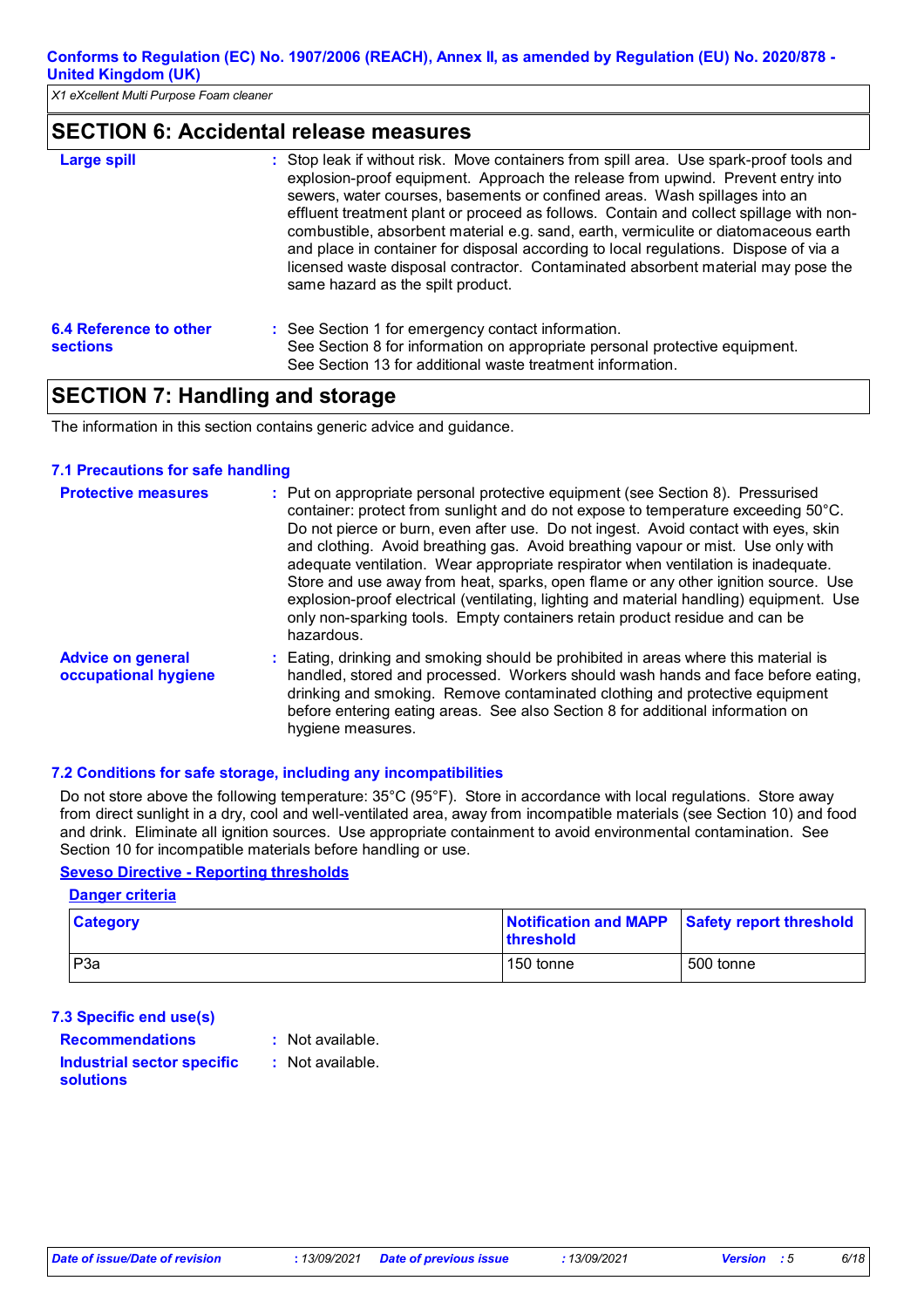*X1 eXcellent Multi Purpose Foam cleaner*

### **SECTION 8: Exposure controls/personal protection**

The information in this section contains generic advice and guidance. Information is provided based on typical anticipated uses of the product. Additional measures might be required for bulk handling or other uses that could significantly increase worker exposure or environmental releases.

#### **8.1 Control parameters**

#### **Occupational exposure limits**

#### **United Kingdom: Great Britain**

| <b>Product/ingredient name</b>  | <b>Exposure limit values</b>                                                                                   |  |  |
|---------------------------------|----------------------------------------------------------------------------------------------------------------|--|--|
| liquefied petroleum gas         | EH40/2005 WELs (United Kingdom (UK), 1/2020).                                                                  |  |  |
|                                 | STEL: 2180 mg/m <sup>3</sup> 15 minutes.                                                                       |  |  |
|                                 | STEL: 1250 ppm 15 minutes.                                                                                     |  |  |
|                                 | TWA: 1750 mg/m <sup>3</sup> 8 hours.                                                                           |  |  |
|                                 | TWA: 1000 ppm 8 hours.                                                                                         |  |  |
| Isopropyl alcohol               | EH40/2005 WELs (United Kingdom (UK), 1/2020).                                                                  |  |  |
|                                 | STEL: 1250 mg/m <sup>3</sup> 15 minutes.                                                                       |  |  |
|                                 | STEL: 500 ppm 15 minutes.                                                                                      |  |  |
|                                 | TWA: 999 mg/m <sup>3</sup> 8 hours.                                                                            |  |  |
|                                 | TWA: 400 ppm 8 hours.                                                                                          |  |  |
| (2-methoxymethylethoxy)propanol | EH40/2005 WELs (United Kingdom (UK), 8/2018). Absorbed                                                         |  |  |
|                                 | through skin.                                                                                                  |  |  |
|                                 | TWA: 308 mg/m <sup>3</sup> 8 hours.                                                                            |  |  |
|                                 | TWA: 50 ppm 8 hours.                                                                                           |  |  |
|                                 | alaal oo dadka obaan 1980. If fiida waxaliyafa aadahaa baayaa dhaqta wadii ayoo aanaa baaba waxaa aada waxalaa |  |  |

**Recommended monitoring procedures :** If this product contains ingredients with exposure limits, personal, workplace atmosphere or biological monitoring may be required to determine the effectiveness of the ventilation or other control measures and/or the necessity to use respiratory protective equipment. Reference should be made to monitoring standards, such as the following: European Standard EN 689 (Workplace atmospheres - Guidance for the assessment of exposure by inhalation to chemical agents for comparison with limit values and measurement strategy) European Standard EN 14042 (Workplace atmospheres - Guide for the application and use of procedures for the assessment of exposure to chemical and biological agents) European Standard EN 482 (Workplace atmospheres - General requirements for the performance of procedures for the measurement of chemical agents) Reference to national guidance documents for methods for the determination of hazardous substances will also be required.

#### **DNELs/DMELs**

| <b>Product/ingredient name</b>  | <b>Type</b>  | <b>Exposure</b>               | <b>Value</b>                 | <b>Population</b>                    | <b>Effects</b>               |
|---------------------------------|--------------|-------------------------------|------------------------------|--------------------------------------|------------------------------|
| Isopropyl alcohol               | <b>DNEL</b>  | Short term Dermal             | 888 mg/kg<br>bw/day          | Workers                              | Systemic                     |
|                                 | <b>DNEL</b>  | Short term<br>Inhalation      | 500 mg/m <sup>3</sup>        | Workers                              | Systemic                     |
|                                 | <b>DNEL</b>  | Short term Dermal             | 319 mg/kg<br>bw/day          | General<br>population<br>[Consumers] | Systemic                     |
|                                 | <b>DNEL</b>  | Short term<br>Inhalation      | 89 mg/m $3$                  | General<br>population<br>[Consumers] | Systemic                     |
|                                 | <b>DNEL</b>  | Short term Oral               | 26 mg/kg<br>bw/day           | General<br>population<br>[Consumers] | Systemic                     |
| (2-methoxymethylethoxy)propanol | <b>DNEL</b>  | Long term Dermal              | 65 mg/kg<br>bw/day           | Workers                              | Systemic                     |
|                                 | <b>DNEL</b>  | Long term<br>Inhalation       | $310 \text{ mg/m}^3$         | Workers                              | Systemic                     |
|                                 | <b>DNEL</b>  | Long term Dermal              | $15 \text{ mg/kg}$<br>bw/day | General<br>population<br>[Consumers] | Systemic                     |
|                                 | <b>DNEL</b>  | Long term                     | $37,2 \,\mathrm{mg/m^3}$     | General                              | Systemic                     |
| Date of issue/Date of revision  | : 13/09/2021 | <b>Date of previous issue</b> | :13/09/2021                  |                                      | 7/18<br><b>Version</b><br>:5 |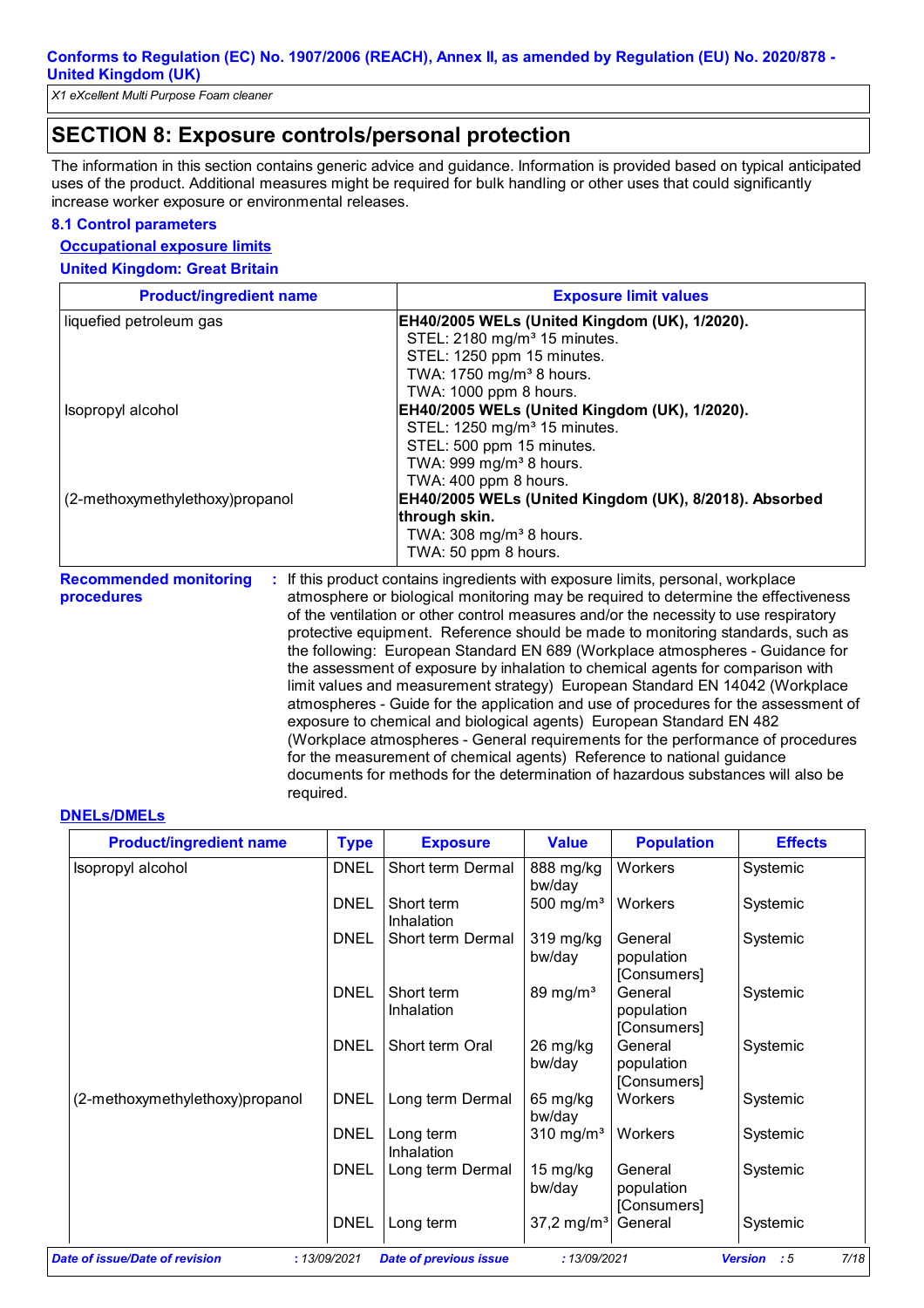*X1 eXcellent Multi Purpose Foam cleaner*

### **SECTION 8: Exposure controls/personal protection**

|                   | <b>Inhalation</b> |                                  | population                           |          |
|-------------------|-------------------|----------------------------------|--------------------------------------|----------|
| <sup>I</sup> DNEL | Long term Oral    | $1,67 \, \text{mg}$<br>kg bw/day | [Consumers]<br>General<br>population | Systemic |
|                   |                   |                                  | [Consumers]                          |          |

**PNECs**

| <b>Product/ingredient name</b>  | <b>Compartment Detail</b>                                                                                   | <b>Value</b>                                                                            | <b>Method Detail</b>                                                               |
|---------------------------------|-------------------------------------------------------------------------------------------------------------|-----------------------------------------------------------------------------------------|------------------------------------------------------------------------------------|
| Isopropyl alcohol               | Fresh water<br>Marine<br>Fresh water sediment<br>Marine water sediment<br>Soil<br>Sewage Treatment<br>Plant | 140,9 mg/l<br>140,9 mg/l<br>552 mg/kg<br>552 mg/kg<br>28 mg/kg<br>2251 mg/l             |                                                                                    |
| (2-methoxymethylethoxy)propanol | Fresh water<br>Marine<br>Fresh water sediment<br>Marine water sediment<br>Soil<br>Sewage Treatment<br>Plant | $19$ mg/l<br>$1,9$ mg/<br>70,2 mg/kg dwt<br>7,02 mg/kg dwt<br>$2,74$ mg/kg<br>4168 mg/l | <b>Assessment Factors</b><br><b>Assessment Factors</b><br>$\overline{\phantom{a}}$ |

#### **8.2 Exposure controls**

**Appropriate engineering controls :** Use only with adequate ventilation. If user operations generate dust, fumes, gas, vapour or mist, use process enclosures, local exhaust ventilation or other engineering controls to keep worker exposure to airborne contaminants below any recommended or statutory limits. The engineering controls also need to keep gas, vapour or dust concentrations below any lower explosive limits. Use explosion-proof ventilation equipment.

#### **Individual protection measures**

| <b>Hygiene measures</b>    | : Wash hands, forearms and face thoroughly after handling chemical products,<br>before eating, smoking and using the lavatory and at the end of the working period.<br>Appropriate techniques should be used to remove potentially contaminated clothing.<br>Wash contaminated clothing before reusing. Ensure that eyewash stations and<br>safety showers are close to the workstation location. |
|----------------------------|---------------------------------------------------------------------------------------------------------------------------------------------------------------------------------------------------------------------------------------------------------------------------------------------------------------------------------------------------------------------------------------------------|
| <b>Eye/face protection</b> | : Safety eyewear complying with an approved standard should be used when a risk<br>assessment indicates this is necessary to avoid exposure to liquid splashes, mists,<br>gases or dusts. Use eye protection according to EN 166. If contact is possible, the<br>following protection should be worn, unless the assessment indicates a higher<br>degree of protection: chemical splash goggles.  |

#### **Skin protection**

There is no one glove material or combination of materials that will give unlimited resistance to any individual or combination of chemicals.

The breakthrough time must be greater than the end use time of the product.

The instructions and information provided by the glove manufacturer on use, storage, maintenance and replacement must be followed.

Gloves should be replaced regularly and if there is any sign of damage to the glove material.

Always ensure that gloves are free from defects and that they are stored and used correctly.

The performance or effectiveness of the glove may be reduced by physical/chemical damage and poor maintenance. Barrier creams may help to protect the exposed areas of the skin but should not be applied once exposure has occurred.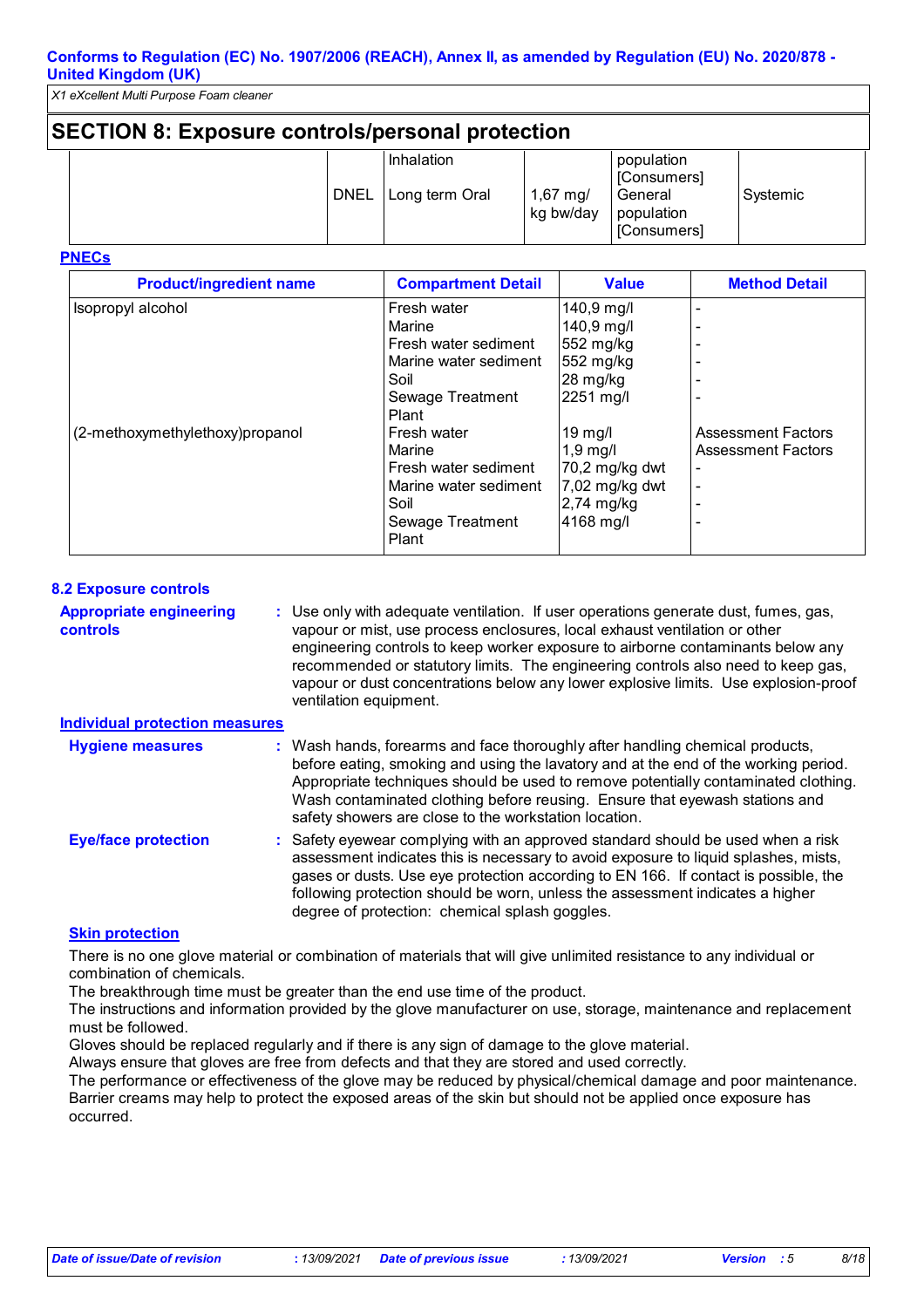*X1 eXcellent Multi Purpose Foam cleaner*

### **SECTION 8: Exposure controls/personal protection**

| <b>Hand protection</b>                    | : Chemical-resistant, impervious gloves complying with an approved standard should<br>be worn at all times when handling chemical products if a risk assessment indicates<br>this is necessary. Considering the parameters specified by the glove manufacturer,<br>check during use that the gloves are still retaining their protective properties. It<br>should be noted that the time to breakthrough for any glove material may be<br>different for different glove manufacturers. In the case of mixtures, consisting of<br>several substances, the protection time of the gloves cannot be accurately estimated.<br>> 8 hours (breakthrough time): nitrile rubber (0.5mm) or neoprene (0.65mm) |
|-------------------------------------------|------------------------------------------------------------------------------------------------------------------------------------------------------------------------------------------------------------------------------------------------------------------------------------------------------------------------------------------------------------------------------------------------------------------------------------------------------------------------------------------------------------------------------------------------------------------------------------------------------------------------------------------------------------------------------------------------------|
|                                           | The recommendation for the type or types of glove to use when handling this<br>product is based on information from the following source: EN374. The user must<br>check that the final choice of type of glove selected for handling this product is the<br>most appropriate and takes into account the particular conditions of use, as included<br>in the user's risk assessment.                                                                                                                                                                                                                                                                                                                  |
| <b>Body protection</b>                    | Personal protective equipment for the body should be selected based on the task<br>being performed and the risks involved and should be approved by a specialist<br>before handling this product. When there is a risk of ignition from static electricity,<br>wear anti-static protective clothing. For the greatest protection from static<br>discharges, clothing should include anti-static overalls, boots and gloves. Refer to<br>European Standard EN 1149 for further information on material and design<br>requirements and test methods. Recommended: Personnel should wear antistatic<br>clothing made of natural fibres or of high-temperature-resistant synthetic fibres.               |
| <b>Other skin protection</b>              | Appropriate footwear and any additional skin protection measures should be<br>selected based on the task being performed and the risks involved and should be<br>approved by a specialist before handling this product.                                                                                                                                                                                                                                                                                                                                                                                                                                                                              |
| <b>Respiratory protection</b>             | Based on the hazard and potential for exposure, select a respirator that meets the<br>appropriate standard or certification. Respirators must be used according to a<br>respiratory protection program to ensure proper fitting, training, and other important<br>aspects of use. Recommended: organic vapour (Type A) and particulate filter (EN<br>$140$ ).                                                                                                                                                                                                                                                                                                                                        |
| <b>Environmental exposure</b><br>controls | Emissions from ventilation or work process equipment should be checked to ensure<br>they comply with the requirements of environmental protection legislation. In some<br>cases, fume scrubbers, filters or engineering modifications to the process equipment<br>will be necessary to reduce emissions to acceptable levels.                                                                                                                                                                                                                                                                                                                                                                        |

### **SECTION 9: Physical and chemical properties**

The conditions of measurement of all properties are at standard temperature and pressure unless otherwise indicated.

### **9.1 Information on basic physical and chemical properties**

| <b>Physical state</b>                                  | : Liquid. [Aerosol.]                                                                                                                                                                                                                                                                                                                                                                                           |  |  |  |
|--------------------------------------------------------|----------------------------------------------------------------------------------------------------------------------------------------------------------------------------------------------------------------------------------------------------------------------------------------------------------------------------------------------------------------------------------------------------------------|--|--|--|
| <b>Colour</b>                                          | : Colourless. [Transparent]                                                                                                                                                                                                                                                                                                                                                                                    |  |  |  |
| <b>Odour</b>                                           | : Pleasant. [Slight]                                                                                                                                                                                                                                                                                                                                                                                           |  |  |  |
| <b>Odour threshold</b>                                 | $\cdot$ Not available.                                                                                                                                                                                                                                                                                                                                                                                         |  |  |  |
| <b>Melting point/freezing point</b>                    | $:$ Not available.                                                                                                                                                                                                                                                                                                                                                                                             |  |  |  |
| Initial boiling point and boiling<br>range             | : Not available.                                                                                                                                                                                                                                                                                                                                                                                               |  |  |  |
| <b>Flammability (solid, gas)</b>                       | : Highly flammable in the presence of the following materials or conditions: open<br>flames, sparks and static discharge and heat.<br>Slightly flammable in the presence of the following materials or conditions:<br>shocks and mechanical impacts.<br>Container explosion may occur under fire conditions or when heated. Vapour<br>may travel a considerable distance to source of ignition and flash back. |  |  |  |
| <b>Upper/lower flammability or</b><br>explosive limits | $:$ Lower: $3\%$<br>Upper: 18%                                                                                                                                                                                                                                                                                                                                                                                 |  |  |  |
| <b>Flash point</b><br><b>Auto-ignition temperature</b> | : Closed cup: -70 $\degree$ C (-94 $\degree$ F) [Literature]<br>: $405^{\circ}$ C (761°F) [Literature]                                                                                                                                                                                                                                                                                                         |  |  |  |
| Date of issue/Date of revision                         | 9/18<br>:13/09/2021<br><b>Date of previous issue</b><br>:13/09/2021<br><b>Version</b><br>- : 5                                                                                                                                                                                                                                                                                                                 |  |  |  |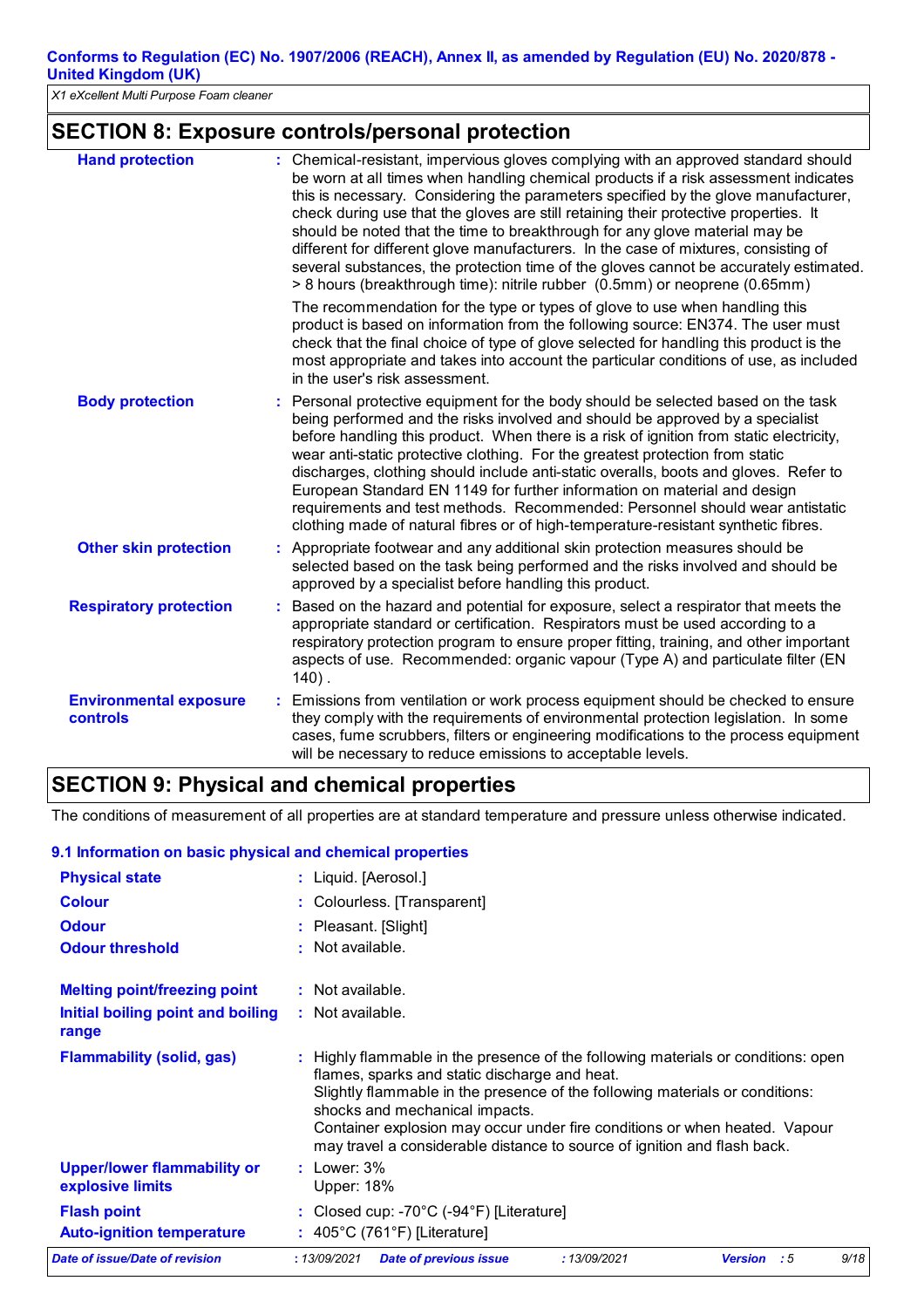# **SECTION 9: Physical and chemical properties**

| <b>Decomposition temperature</b>                             | Not available.                                                                                                                                                  |  |  |
|--------------------------------------------------------------|-----------------------------------------------------------------------------------------------------------------------------------------------------------------|--|--|
| pH                                                           | Not applicable.                                                                                                                                                 |  |  |
| pH : Justification                                           | Product is non-soluble (in water).                                                                                                                              |  |  |
| <b>Viscosity</b>                                             | : Not available.                                                                                                                                                |  |  |
| <b>Solubility(ies)</b>                                       | Easily soluble in the following materials: cold water and hot water.                                                                                            |  |  |
| <b>Solubility in water</b>                                   | Not available.                                                                                                                                                  |  |  |
| <b>Miscible with water</b>                                   | $:$ Yes.                                                                                                                                                        |  |  |
| Partition coefficient: n-octanol/ : Not applicable.<br>water |                                                                                                                                                                 |  |  |
| <b>Vapour pressure</b>                                       | : >400 kPa (>3000 mm Hg) [calculated.]                                                                                                                          |  |  |
| <b>Evaporation rate</b>                                      | $>1$ (butyl acetate = 1)                                                                                                                                        |  |  |
| <b>Relative density</b>                                      | 0,9 to 0,92 [DIN 53217]                                                                                                                                         |  |  |
| <b>Density</b>                                               | 0,92 g/cm <sup>3</sup> [DIN 53217]                                                                                                                              |  |  |
| <b>Vapour density</b>                                        | $>1$ [Air = 1]                                                                                                                                                  |  |  |
| <b>Explosive properties</b>                                  | Highly explosive in the presence of the following materials or conditions: open<br>flames, sparks and static discharge, heat and shocks and mechanical impacts. |  |  |
| <b>Oxidising properties</b>                                  | : Not available.                                                                                                                                                |  |  |
| <b>Particle characteristics</b>                              |                                                                                                                                                                 |  |  |
| <b>Median particle size</b>                                  | : Not applicable.                                                                                                                                               |  |  |
|                                                              |                                                                                                                                                                 |  |  |
| 9.2 Other information                                        |                                                                                                                                                                 |  |  |
| <b>Aerosol product</b>                                       |                                                                                                                                                                 |  |  |
| <b>Type of aerosol</b>                                       | $:$ Foam                                                                                                                                                        |  |  |
| <b>SECTION 10: Stability and reactivity</b>                  |                                                                                                                                                                 |  |  |
| <b>10.1 Reactivity</b>                                       | : No specific test data related to reactivity available for this product or its ingredients.                                                                    |  |  |
| <b>10.2 Chemical stability</b>                               | : The product is stable.                                                                                                                                        |  |  |
| 10.3 Possibility of<br>hazardous reactions                   | : Under normal conditions of storage and use, hazardous reactions will not occur.                                                                               |  |  |
| <b>10.4 Conditions to avoid</b>                              | : Avoid all possible sources of ignition (spark or flame).                                                                                                      |  |  |
| 10.5 Incompatible materials                                  | : No specific data.                                                                                                                                             |  |  |
| <b>10.6 Hazardous</b><br>decomposition products              | Under normal conditions of storage and use, hazardous decomposition products<br>should not be produced.                                                         |  |  |

# **SECTION 11: Toxicological information**

**Acute toxicity 11.1 Information on hazard classes as defined in Regulation (EC) No 1272/2008**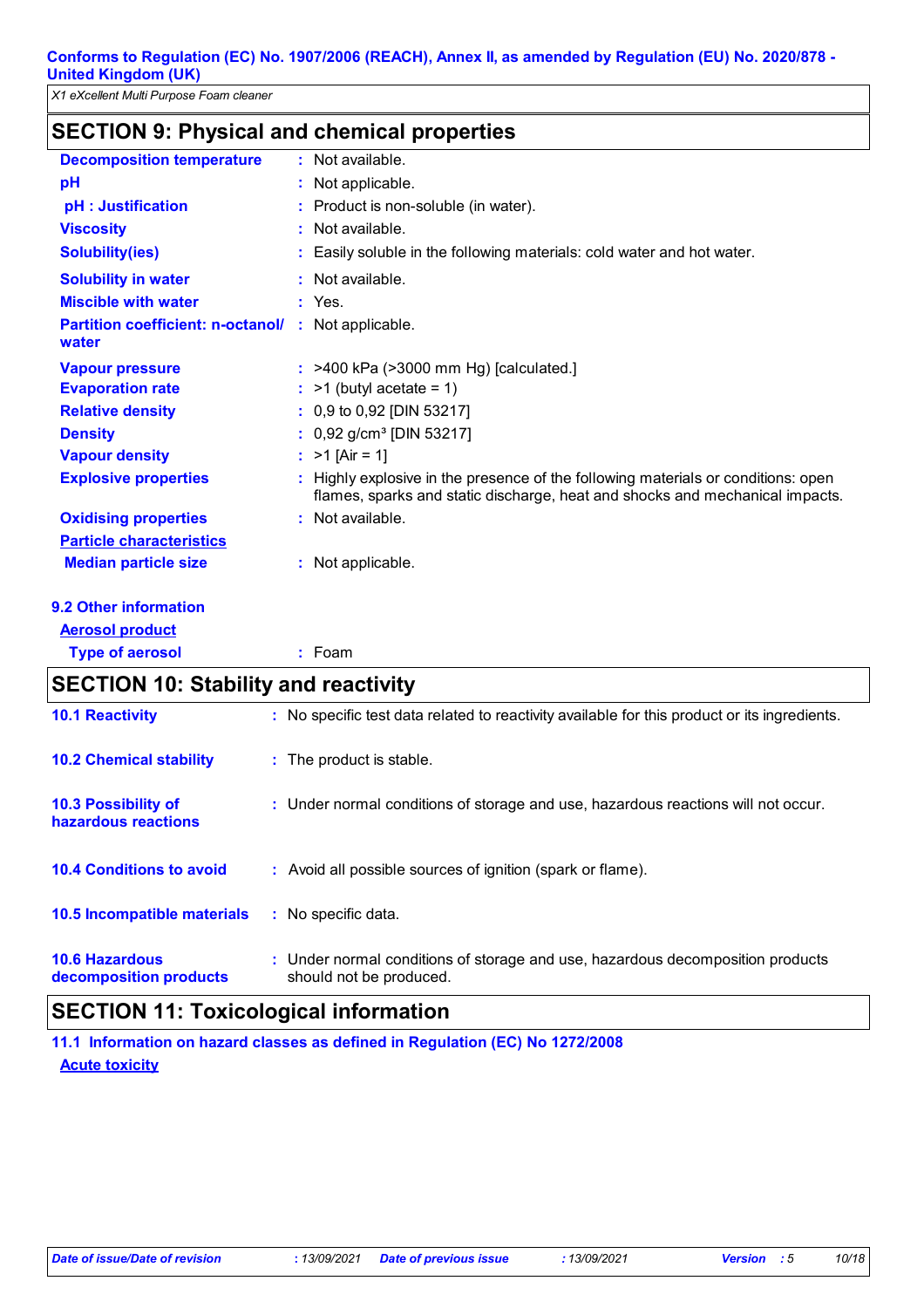# **SECTION 11: Toxicological information**

| <b>Product/ingredient name</b>      | <b>Result</b>                 | <b>Species</b> | <b>Dose</b>        | <b>Exposure</b>          |
|-------------------------------------|-------------------------------|----------------|--------------------|--------------------------|
| Isopropyl alcohol                   | <b>LC50 Inhalation Vapour</b> | Rat            | $30 \text{ mg/l}$  | 4 hours                  |
|                                     | <b>LC50 Inhalation Vapour</b> | Rat            | 16000 ppm          | 4 hours                  |
|                                     | LD50 Dermal                   | Rabbit         | 12800 mg/kg        | $\overline{\phantom{a}}$ |
|                                     | LD50 Oral                     | Rat            | 5000 mg/kg         |                          |
| (2-methoxymethylethoxy)<br>propanol | LD50 Dermal                   | Rat            | 9500 mg/kg         |                          |
| sodium N-lauroylsarcosinate         | LC50 Inhalation Vapour        | Rat            | $ 0,5 \text{ mg/}$ | 4 hours                  |
|                                     | LD50 Oral                     | Rat            | 5001 mg/kg         |                          |
| trisodium nitrilotriacetate         | LD50 Oral                     | Rat            | 1100 mg/kg         |                          |

# **Acute toxicity estimates**

**Conclusion/Summary :** Based on available data, the classification criteria are not met.

| <b>Product/ingredient name</b>               | Oral (mg/<br>kg) | <b>Dermal</b><br>(mg/kg) | <b>Inhalation</b><br>(gases)<br>(ppm) | <b>Inhalation</b><br>(vapours)<br>(mg/l) | <b>Inhalation</b><br>(dusts)<br>and mists)<br>(mg/l) |
|----------------------------------------------|------------------|--------------------------|---------------------------------------|------------------------------------------|------------------------------------------------------|
| Isopropyl alcohol                            | 5000             | 12800                    | N/A                                   | 30                                       | N/A                                                  |
| alcohols, C11-14-iso-, C13-rich, ethoxylated | 500              | N/A                      | N/A                                   | N/A                                      | N/A                                                  |
| (2-methoxymethylethoxy)propanol              | N/A              | 9500                     | N/A                                   | N/A                                      | N/A                                                  |
| sodium N-lauroylsarcosinate                  | 5001             | N/A                      | N/A                                   | 0.5                                      | N/A                                                  |
| trisodium nitrilotriacetate                  | 1100             | N/A                      | N/A                                   | N/A                                      | N/A                                                  |

### **Irritation/Corrosion**

| <b>Product/ingredient name</b> | <b>Result</b>               | <b>Species</b> | <b>Score</b>             | <b>Exposure</b>     | <b>Observation</b>       |
|--------------------------------|-----------------------------|----------------|--------------------------|---------------------|--------------------------|
| Isopropyl alcohol              | Eyes - Moderate irritant    | Rabbit         | $\overline{\phantom{a}}$ | 24 hours 100        | Ξ.                       |
|                                |                             |                |                          | milligrams          |                          |
|                                | Eyes - Moderate irritant    | Rabbit         | $\blacksquare$           | 10 milligrams       |                          |
|                                | Eyes - Severe irritant      | Rabbit         |                          | 100                 |                          |
|                                |                             |                |                          | milligrams          |                          |
|                                | Skin - Mild irritant        | Rabbit         | ۰                        | 500                 | $\overline{\phantom{a}}$ |
|                                |                             |                |                          | milligrams          |                          |
| (2-methoxymethylethoxy)        | Eyes - Mild irritant        | Human          | ۰                        | 8 milligrams        | $\overline{\phantom{a}}$ |
| propanol                       |                             |                |                          |                     |                          |
|                                | Eyes - Mild irritant        | Rabbit         | ۰                        | 24 hours 500        | $\overline{\phantom{a}}$ |
|                                |                             |                |                          | milligrams          |                          |
|                                | Skin - Mild irritant        | Rabbit         |                          | 500                 |                          |
|                                |                             |                |                          | milligrams          |                          |
| trisodium nitrilotriacetate    | Skin - Erythema/Eschar      | Rabbit         | 1,5                      | 24 hours 25% 5 days |                          |
|                                | Eyes - Irritant             | Rabbit         |                          | 24 hours 38% 8 days |                          |
|                                | Respiratory - Mild irritant | Rat            |                          | 30 minutes          | 30 minutes               |
| <b>Conclusion/Summary</b>      |                             |                |                          |                     |                          |

**Skin :** Based on available data, the classification criteria are not met.

- **Eyes :** Causes serious eye irritation.
- 

**Respiratory :** Based on available data, the classification criteria are not met.

### **Sensitisation**

| <b>Product/ingredient name</b>      | <b>Route of</b><br>exposure                                         | <b>Species</b> | <b>Result</b>   |
|-------------------------------------|---------------------------------------------------------------------|----------------|-----------------|
| (2-methoxymethylethoxy)<br>propanol | skin                                                                | Guinea pig     | Not sensitizing |
| <b>Conclusion/Summary</b>           |                                                                     |                |                 |
| <b>Skin</b>                         | : Based on available data, the classification criteria are not met. |                |                 |
| <b>Respiratory</b>                  | : Based on available data, the classification criteria are not met. |                |                 |

**Mutagenicity**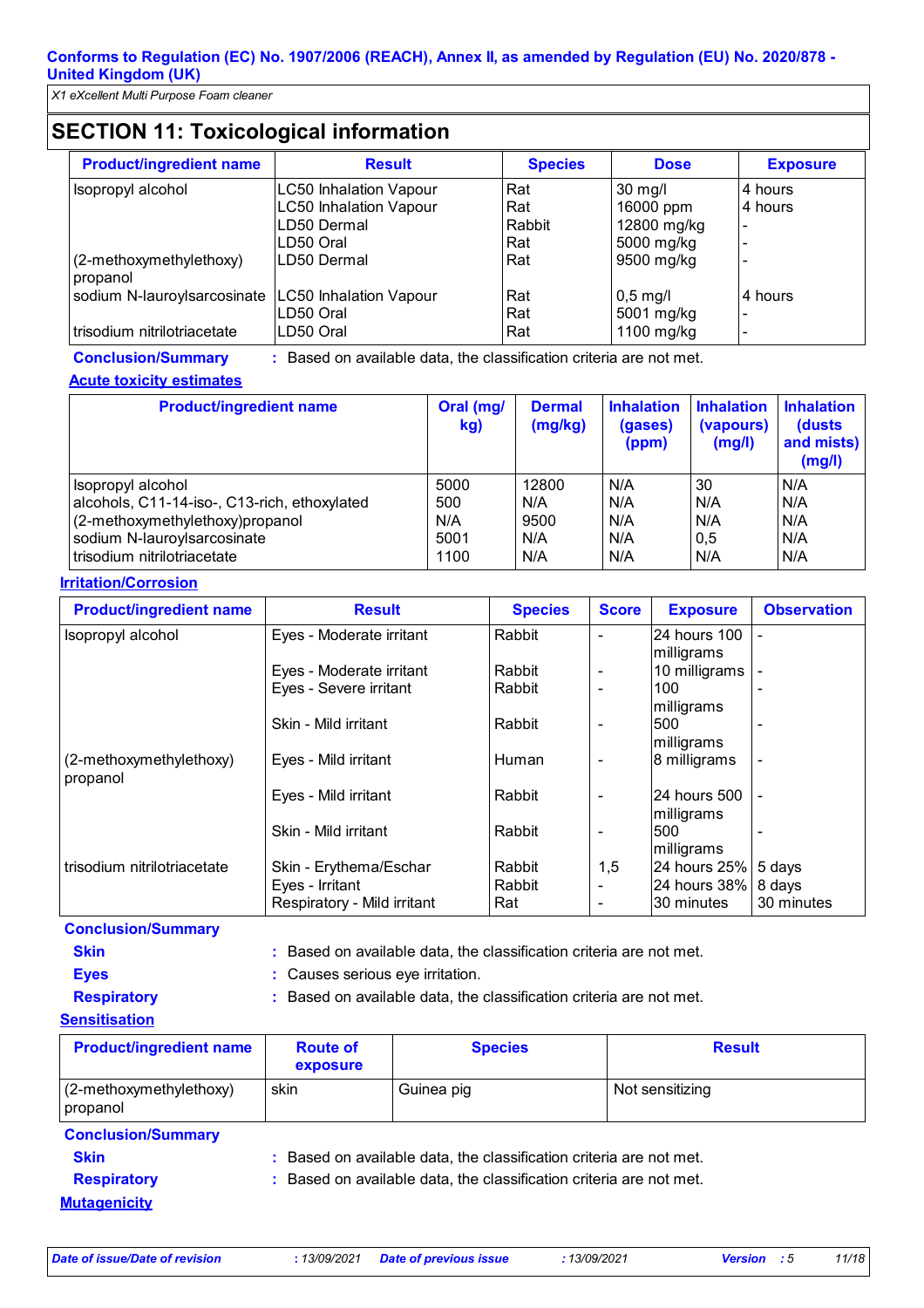*X1 eXcellent Multi Purpose Foam cleaner*

# **SECTION 11: Toxicological information**

| <b>Product/ingredient name</b>                                                             | <b>Test</b>                                                                                  |                                        | <b>Experiment</b>           | <b>Result</b>        |
|--------------------------------------------------------------------------------------------|----------------------------------------------------------------------------------------------|----------------------------------------|-----------------------------|----------------------|
| Isopropyl alcohol<br>(2-methoxymethylethoxy)<br>propanol                                   | <b>OECD 471</b><br><b>OECD 471</b>                                                           | Subject: Bacteria<br>Subject: Bacteria |                             | Negative<br>Negative |
| <b>Conclusion/Summary</b>                                                                  | : Based on available data, the classification criteria are not met.                          |                                        |                             |                      |
| <b>Carcinogenicity</b>                                                                     |                                                                                              |                                        |                             |                      |
| <b>Conclusion/Summary</b>                                                                  | : Based on available data, the classification criteria are not met.                          |                                        |                             |                      |
| <b>Reproductive toxicity</b>                                                               |                                                                                              |                                        |                             |                      |
| <b>Conclusion/Summary</b>                                                                  | : Based on available data, the classification criteria are not met.                          |                                        |                             |                      |
| <b>Teratogenicity</b>                                                                      |                                                                                              |                                        |                             |                      |
| <b>Conclusion/Summary</b>                                                                  | : Based on available data, the classification criteria are not met.                          |                                        |                             |                      |
| <b>Specific target organ toxicity (single exposure)</b>                                    |                                                                                              |                                        |                             |                      |
| <b>Product/ingredient name</b>                                                             |                                                                                              | <b>Category</b>                        | <b>Route of</b><br>exposure | <b>Target organs</b> |
| Isopropyl alcohol                                                                          |                                                                                              | Category 3                             | L,                          | Narcotic effects     |
| <b>Specific target organ toxicity (repeated exposure)</b>                                  |                                                                                              |                                        |                             |                      |
| Not available.                                                                             |                                                                                              |                                        |                             |                      |
| <b>Aspiration hazard</b>                                                                   |                                                                                              |                                        |                             |                      |
| Not available.                                                                             |                                                                                              |                                        |                             |                      |
| <b>Information on likely routes</b><br>of exposure                                         | : Routes of entry anticipated: Dermal, Inhalation.<br>Routes of entry not anticipated: Oral. |                                        |                             |                      |
| <b>Potential acute health effects</b>                                                      |                                                                                              |                                        |                             |                      |
| <b>Eye contact</b>                                                                         | : Causes serious eye irritation.                                                             |                                        |                             |                      |
| <b>Inhalation</b>                                                                          | : No known significant effects or critical hazards.                                          |                                        |                             |                      |
| <b>Skin contact</b>                                                                        | No known significant effects or critical hazards.                                            |                                        |                             |                      |
| <b>Ingestion</b>                                                                           | : No known significant effects or critical hazards.                                          |                                        |                             |                      |
| <b>Symptoms related to the physical, chemical and toxicological characteristics</b>        |                                                                                              |                                        |                             |                      |
| <b>Eye contact</b>                                                                         | : Adverse symptoms may include the following:<br>pain or irritation<br>watering<br>redness   |                                        |                             |                      |
| <b>Inhalation</b>                                                                          | : Adverse symptoms may include the following:<br>respiratory tract irritation<br>coughing    |                                        |                             |                      |
| <b>Skin contact</b>                                                                        | : No specific data.                                                                          |                                        |                             |                      |
| <b>Ingestion</b>                                                                           | : No specific data.                                                                          |                                        |                             |                      |
| Delayed and immediate effects as well as chronic effects from short and long-term exposure |                                                                                              |                                        |                             |                      |
| <b>Short term exposure</b>                                                                 |                                                                                              |                                        |                             |                      |
| <b>Potential immediate</b><br>effects                                                      | : Not available.                                                                             |                                        |                             |                      |
| <b>Potential delayed effects</b>                                                           | : Not available.                                                                             |                                        |                             |                      |
| <b>Long term exposure</b>                                                                  |                                                                                              |                                        |                             |                      |
| <b>Potential immediate</b><br>effects                                                      | $:$ Not available.                                                                           |                                        |                             |                      |
| <b>Potential delayed effects</b>                                                           | : Not available.                                                                             |                                        |                             |                      |
| <b>Date of issue/Date of revision</b>                                                      | : 13/09/2021                                                                                 | <b>Date of previous issue</b>          | : 13/09/2021                | Version : 5<br>12/18 |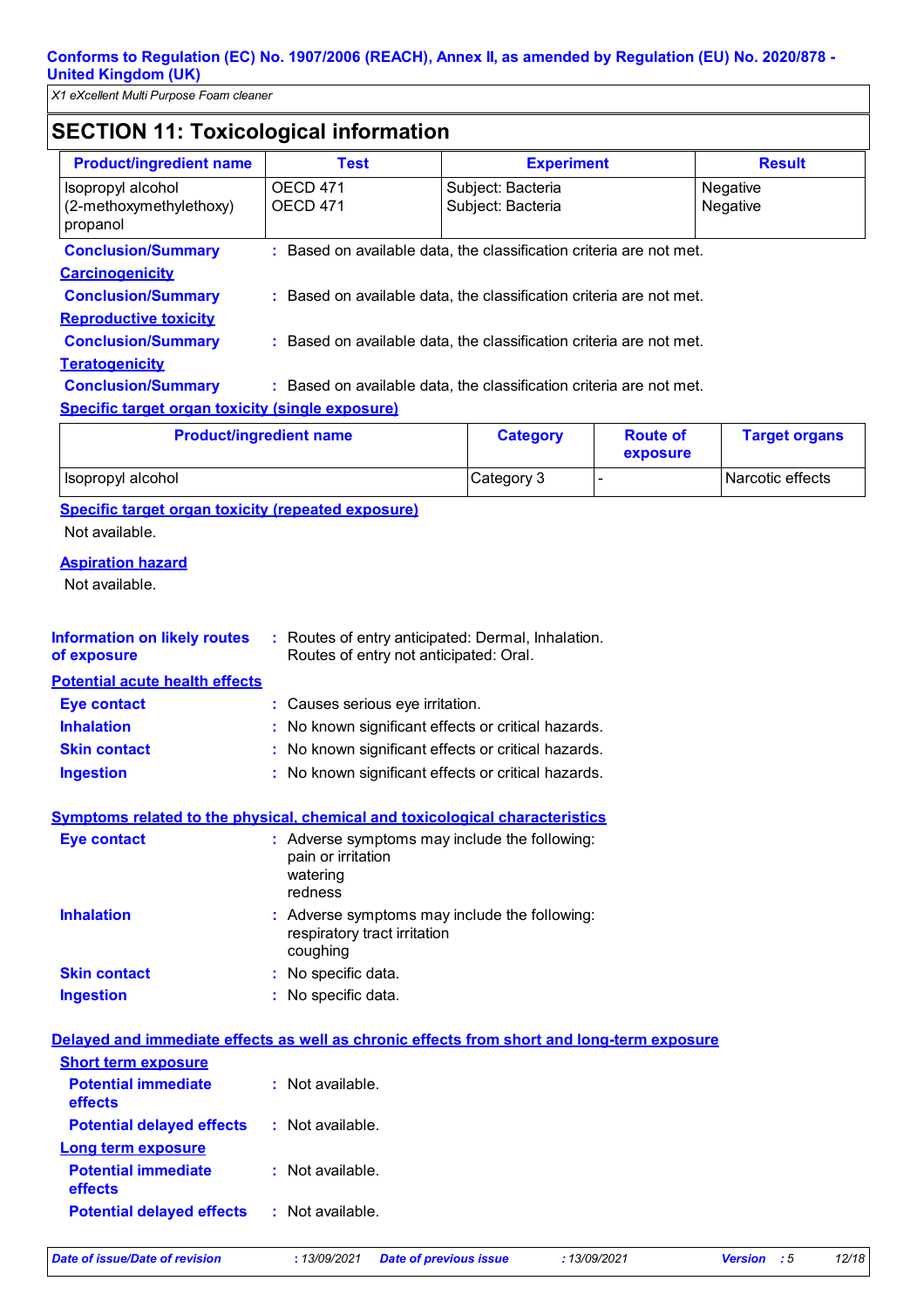*X1 eXcellent Multi Purpose Foam cleaner*

# **SECTION 11: Toxicological information**

| <b>Potential chronic health effects</b>          |                                                                     |                          |             |                              |
|--------------------------------------------------|---------------------------------------------------------------------|--------------------------|-------------|------------------------------|
| <b>Product/ingredient name</b>                   | <b>Result</b>                                                       | <b>Species</b>           | <b>Dose</b> | <b>Exposure</b>              |
| trisodium nitrilotriacetate                      | Chronic NOAEL Oral                                                  | Rat - Male,<br>Female    | 92 mg/kg    | 2 years; 24<br>hours per day |
|                                                  | Sub-chronic NOAEL Dermal                                            | Rabbit - Male,<br>Female | 50 mg/kg    | 91 days                      |
|                                                  | Chronic LOAEL Oral                                                  | Rat - Male,<br>Female    | 526 mg/kg   | 2 years; 24<br>hours per day |
| <b>Conclusion/Summary</b>                        | : Based on available data, the classification criteria are not met. |                          |             |                              |
| <b>General</b>                                   | : No known significant effects or critical hazards.                 |                          |             |                              |
| <b>Carcinogenicity</b>                           | : No known significant effects or critical hazards.                 |                          |             |                              |
| <b>Mutagenicity</b>                              | : No known significant effects or critical hazards.                 |                          |             |                              |
| <b>Reproductive toxicity</b>                     | : No known significant effects or critical hazards.                 |                          |             |                              |
| <b>Endocrine disrupting</b><br><b>properties</b> | $:$ Not available.                                                  |                          |             |                              |
| <b>Other information</b>                         | $:$ Not available.                                                  |                          |             |                              |

### **SECTION 12: Ecological information**

**12.1 Toxicity**

| <b>Product/ingredient name</b>      | <b>Result</b>                                                        | <b>Species</b>                              | <b>Exposure</b> |
|-------------------------------------|----------------------------------------------------------------------|---------------------------------------------|-----------------|
| Isopropyl alcohol                   | Acute LC50 1400 to 1950 mg/l Marine<br>water                         | Crustaceans - Crangon crangon               | 48 hours        |
|                                     | Acute LC50 9640 to 10000 mg/l Fresh<br>water                         | Fish - Pimephales promelas                  | 96 hours        |
|                                     | Acute LC50 4200 mg/l Fresh water                                     | Fish - Rasbora heteromorpha                 | 96 hours        |
|                                     | Acute LC50 1400 mg/l                                                 | Fish - Gambusia affinis                     | 96 hours        |
| (2-methoxymethylethoxy)<br>propanol | Acute EC10 4168 mg/l                                                 | Bacteria - Pseudomonas putida               |                 |
|                                     | Chronic NOEC 0,5 mg/l                                                | Daphnia spec.                               | 22 days         |
| trisodium nitrilotriacetate         | Acute LC50 185000 µg/l Fresh water                                   | Algae - Navicula seminulum                  | 96 hours        |
|                                     | Acute LC50 560000 to 1000000 µg/l<br>Fresh water                     | Daphnia spec. - Daphnia magna               | 48 hours        |
|                                     | Acute LC50 127000 µg/l Fresh water                                   | Fish - Pimephales promelas                  | 96 hours        |
|                                     | Acute LC50 98000 µg/l Fresh water                                    | Fish - Oncorhynchus mykiss                  | 96 hours        |
|                                     | Chronic EC50 91,5 mg/l                                               | Algae                                       | 72 hours        |
|                                     | Chronic NOEC 100000 µg/l Fresh water                                 | Algae - Algae - Exponential<br>growth phase | 96 hours        |
|                                     | Chronic NOEC 100000 µg/l Fresh water   Daphnia spec. - Daphnia magna |                                             | 21 days         |

**Conclusion/Summary :** Based on available data, the classification criteria are not met.

### **12.2 Persistence and degradability**

| <b>Product/ingredient name</b>      | <b>Test</b> | <b>Result</b>             | <b>Dose</b> | <b>Inoculum</b> |
|-------------------------------------|-------------|---------------------------|-------------|-----------------|
| Isopropyl alcohol                   | OECD 301E   | 95 % - 19 days            |             |                 |
|                                     |             | >70 % - Readily - 10 days | mq/l        |                 |
|                                     |             | 53 % - Readily - 5 days   |             |                 |
| (2-methoxymethylethoxy)<br>propanol | OECD 302B   | 93 % - Readily - 13 days  |             |                 |
|                                     | OECD 301F   | 75 % - Readily - 28 days  |             |                 |
| l trisodium nitrilotriacetate       |             | 100 % - Readily - 28 days |             |                 |

**:** Based on available data, the classification criteria are not met. **Conclusion/Summary**

*Date of issue/Date of revision* **:** *13/09/2021 Date of previous issue : 13/09/2021 Version : 5 13/18*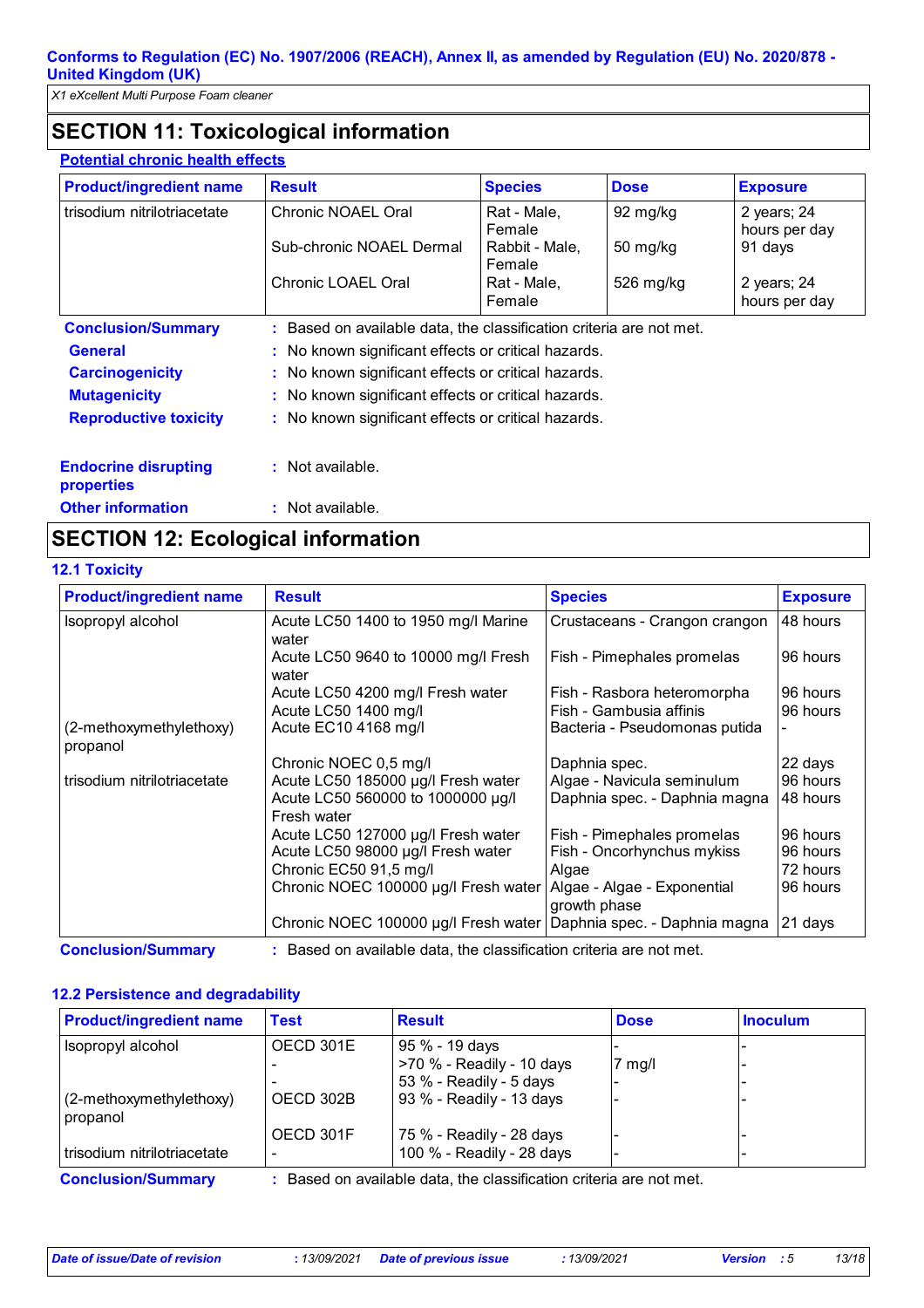| <b>SECTION 12: Ecological information</b>                |                          |                     |                         |  |
|----------------------------------------------------------|--------------------------|---------------------|-------------------------|--|
| <b>Product/ingredient name</b>                           | <b>Aquatic half-life</b> | <b>Photolysis</b>   | <b>Biodegradability</b> |  |
| Isopropyl alcohol<br>(2-methoxymethylethoxy)<br>propanol |                          | $>50\%$ ; <1 day(s) | Readily<br>Readily      |  |
| trisodium nitrilotriacetate                              |                          |                     | Readily                 |  |

#### **12.3 Bioaccumulative potential**

| <b>Product/ingredient name</b>                           | $LoaPow$      | <b>BCF</b> | <b>Potential</b> |
|----------------------------------------------------------|---------------|------------|------------------|
| Isopropyl alcohol<br>(2-methoxymethylethoxy)<br>propanol | 0,05<br>0.004 | < 100      | llow<br>llow     |
| trisodium nitrilotriacetate                              | $-2,62$       |            | llow             |

| <b>12.4 Mobility in soil</b> |                    |
|------------------------------|--------------------|
| <b>Soil/water partition</b>  | : Not available.   |
| <b>coefficient (Koc)</b>     |                    |
| <b>Mobility</b>              | $:$ Not available. |

#### **12.5 Results of PBT and vPvB assessment**

This mixture does not contain any substances that are assessed to be a PBT or a vPvB.

| <b>12.6 Endocrine disrupting</b><br><b>properties</b> | : No known significant effects or critical hazards. |
|-------------------------------------------------------|-----------------------------------------------------|
| <b>12.7 Other adverse effects</b>                     | : No known significant effects or critical hazards. |

### **SECTION 13: Disposal considerations**

The information in this section contains generic advice and guidance.

#### **13.1 Waste treatment methods**

| <b>Product</b>                        |                                                                                                                                                                                                                                                                                                                                                                                                                                                                                                                                                     |
|---------------------------------------|-----------------------------------------------------------------------------------------------------------------------------------------------------------------------------------------------------------------------------------------------------------------------------------------------------------------------------------------------------------------------------------------------------------------------------------------------------------------------------------------------------------------------------------------------------|
| <b>Methods of disposal</b>            | : The generation of waste should be avoided or minimised wherever possible.<br>Disposal of this product, solutions and any by-products should at all times comply<br>with the requirements of environmental protection and waste disposal legislation and<br>any regional local authority requirements. Dispose of surplus and non-recyclable<br>products via a licensed waste disposal contractor. Waste should not be disposed of<br>untreated to the sewer unless fully compliant with the requirements of all authorities<br>with jurisdiction. |
| <b>Hazardous waste</b>                | $:$ Yes.                                                                                                                                                                                                                                                                                                                                                                                                                                                                                                                                            |
| <b>European waste catalogue (EWC)</b> |                                                                                                                                                                                                                                                                                                                                                                                                                                                                                                                                                     |

|                            | Waste code | <b>Waste designation</b>                                                            |  |  |
|----------------------------|------------|-------------------------------------------------------------------------------------|--|--|
| $1110113*$                 |            | I degreasing wastes containing hazardous substances                                 |  |  |
| <b>Special precautions</b> |            | This material and its container must be disposed of in a safe way. Empty containers |  |  |

or liners may retain some product residues. Do not puncture or incinerate container.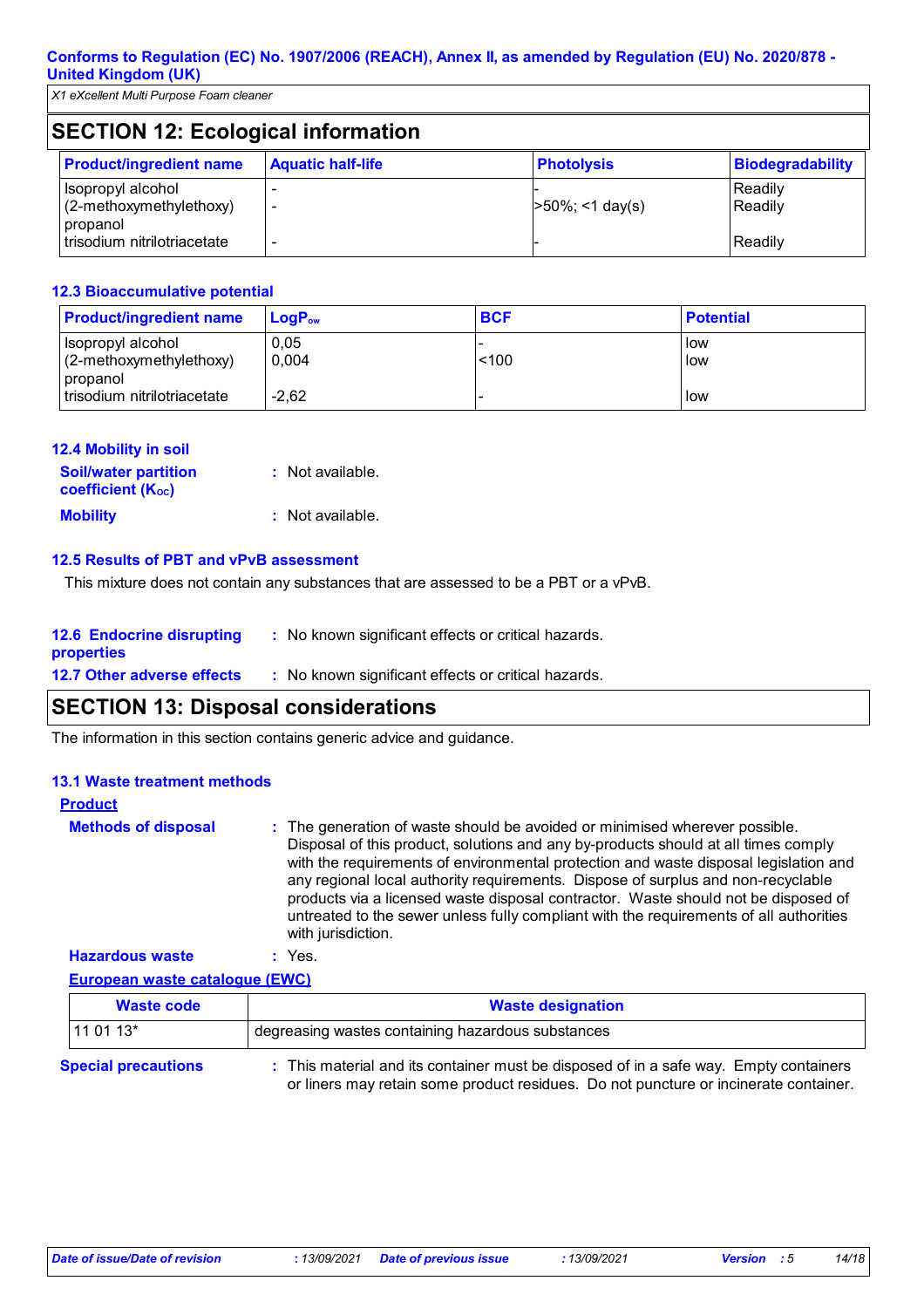### **SECTION 14: Transport information**

|                                           | <b>ADR/RID</b>                                                 | <b>ADN</b>             | <b>IMDG</b>                                                                                             | <b>IATA</b>                                                                                                                                                                                                                                                           |
|-------------------------------------------|----------------------------------------------------------------|------------------------|---------------------------------------------------------------------------------------------------------|-----------------------------------------------------------------------------------------------------------------------------------------------------------------------------------------------------------------------------------------------------------------------|
| 14.1 UN number<br>or ID number            | <b>UN1950</b>                                                  | <b>UN1950</b>          | <b>UN1950</b>                                                                                           | <b>UN1950</b>                                                                                                                                                                                                                                                         |
| 14.2 UN proper<br>shipping name           | AEROSOLS,<br>flammable                                         | AEROSOLS,<br>flammable | AEROSOLS,<br>flammable                                                                                  | AEROSOLS,<br>flammable                                                                                                                                                                                                                                                |
| <b>14.3 Transport</b><br>hazard class(es) | $\overline{2}$                                                 | $\overline{2}$         | 2.1                                                                                                     | 2.1                                                                                                                                                                                                                                                                   |
| <b>14.4 Packing group</b>                 |                                                                |                        |                                                                                                         |                                                                                                                                                                                                                                                                       |
| 14.5<br><b>Environmental</b><br>hazards   | No.                                                            | No.                    | No.                                                                                                     | No.                                                                                                                                                                                                                                                                   |
| <b>Additional</b><br><b>information</b>   | Limited quantity : $\leq$<br>1 <sub>L</sub><br>Tunnel code (D) |                        | <b>Emergency</b><br>schedules F-D, S-U<br>Remarks: $\leq 1$ L:<br>Limited Quantity -<br><b>IMDG 3.4</b> | <b>Quantity limitation</b><br>Passenger and Cargo<br>Aircraft: 75 kg.<br>Packaging instructions:<br>203. Cargo Aircraft<br>Only: 150 kg.<br>Packaging instructions:<br>203. Limited<br>Quantities - Passenger<br>Aircraft: 30 kg.<br>Packaging instructions:<br>Y203. |

**14.6 Special precautions for user**

**Transport within user's premises:** always transport in closed containers that are **:** upright and secure. Ensure that persons transporting the product know what to do in the event of an accident or spillage.

**14.7 Transport in bulk according to IMO instruments :** Not available.

### **SECTION 15: Regulatory information**

**Other EU regulations Annex XVII - Restrictions on the manufacture, placing on the market and use of certain dangerous substances, mixtures and articles** : Not applicable. **15.1 Safety, health and environmental regulations/legislation specific for the substance or mixture EU Regulation (EC) No. 1907/2006 (REACH) Annex XIV - List of substances subject to authorisation Substances of very high concern** None of the components are listed. **Annex XIV** None of the components are listed. **VOC :** *Date of issue/Date of revision* **:** *13/09/2021 Date of previous issue : 13/09/2021 Version : 5 15/18*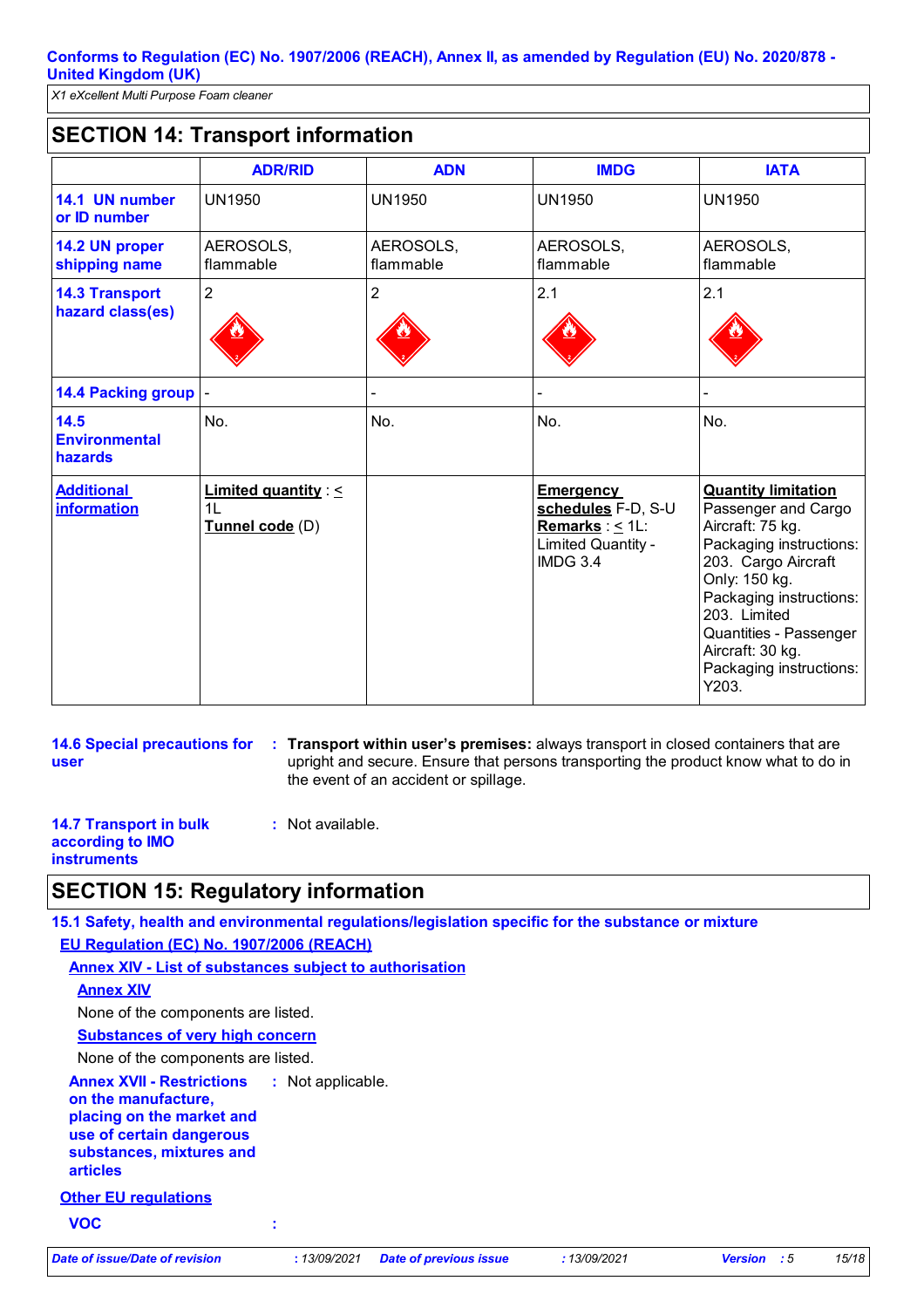### **SECTION 15: Regulatory information**

| <b>VOC for Ready-for-Use</b><br><b>Mixture</b>                                                    |  | $:$ Exempt   |  |  |
|---------------------------------------------------------------------------------------------------|--|--------------|--|--|
| <b>Industrial emissions</b><br>(integrated pollution<br>prevention and control) -<br>Air          |  | : Not listed |  |  |
| <b>Industrial emissions</b><br>(integrated pollution<br>prevention and control) -<br><b>Water</b> |  | : Not listed |  |  |
| Ozone depleting substances (1005/2009/EC)<br>Not listed.                                          |  |              |  |  |
| <b>Prior Informed Consent (PIC) (649/2012/EC)</b>                                                 |  |              |  |  |

Not listed.

**Persistent Organic Pollutants (850/2004/EC)**

Not listed.

**UKCA mark :**



Extremely flammable

#### **Seveso Directive**

This product is controlled under the Seveso Directive.

| Danger criteria |  |  |
|-----------------|--|--|
| <b>Category</b> |  |  |
| P <sub>3a</sub> |  |  |

### **National regulations**

| <b>Product/ingredient name</b> | <b>List name</b>                                        | Name on list                    | <b>Classification</b> | <b>Notes</b> |
|--------------------------------|---------------------------------------------------------|---------------------------------|-----------------------|--------------|
| liquefied petroleum gas        | UK Occupational<br><b>Exposure Limits EH40</b><br>- WEL | liquefied petroleum<br>gas; LPG | Carc.                 |              |

### **United Kingdom: Great Britain**

**References :** EH40/2005 Workplace exposure limits

Conforms to Regulation (EC) No. 1907/2006 (REACH), Annex II, as amended by Regulation (EU) No. 2020/878 REGULATION (EU) 2016/425 OF THE EUROPEAN PARLIAMENT AND OF THE COUNCIL of 9 March 2016 on personal protective equipment and repealing Council Directive 89/686/EEC

### **International regulations**

**Stockholm Convention on Persistent Organic Pollutants**

| <b>List name</b>                                            | <b>Ingredient name</b> | <b>Status</b> |  |  |
|-------------------------------------------------------------|------------------------|---------------|--|--|
| Not listed.                                                 |                        |               |  |  |
| <b>Rotterdam Convention on Prior Informed Consent (PIC)</b> |                        |               |  |  |
| Not listed.                                                 |                        |               |  |  |

*Date of issue/Date of revision* **:** *13/09/2021 Date of previous issue : 13/09/2021 Version : 5 16/18*

| 13/09/2021 | Date of p |  |
|------------|-----------|--|
|------------|-----------|--|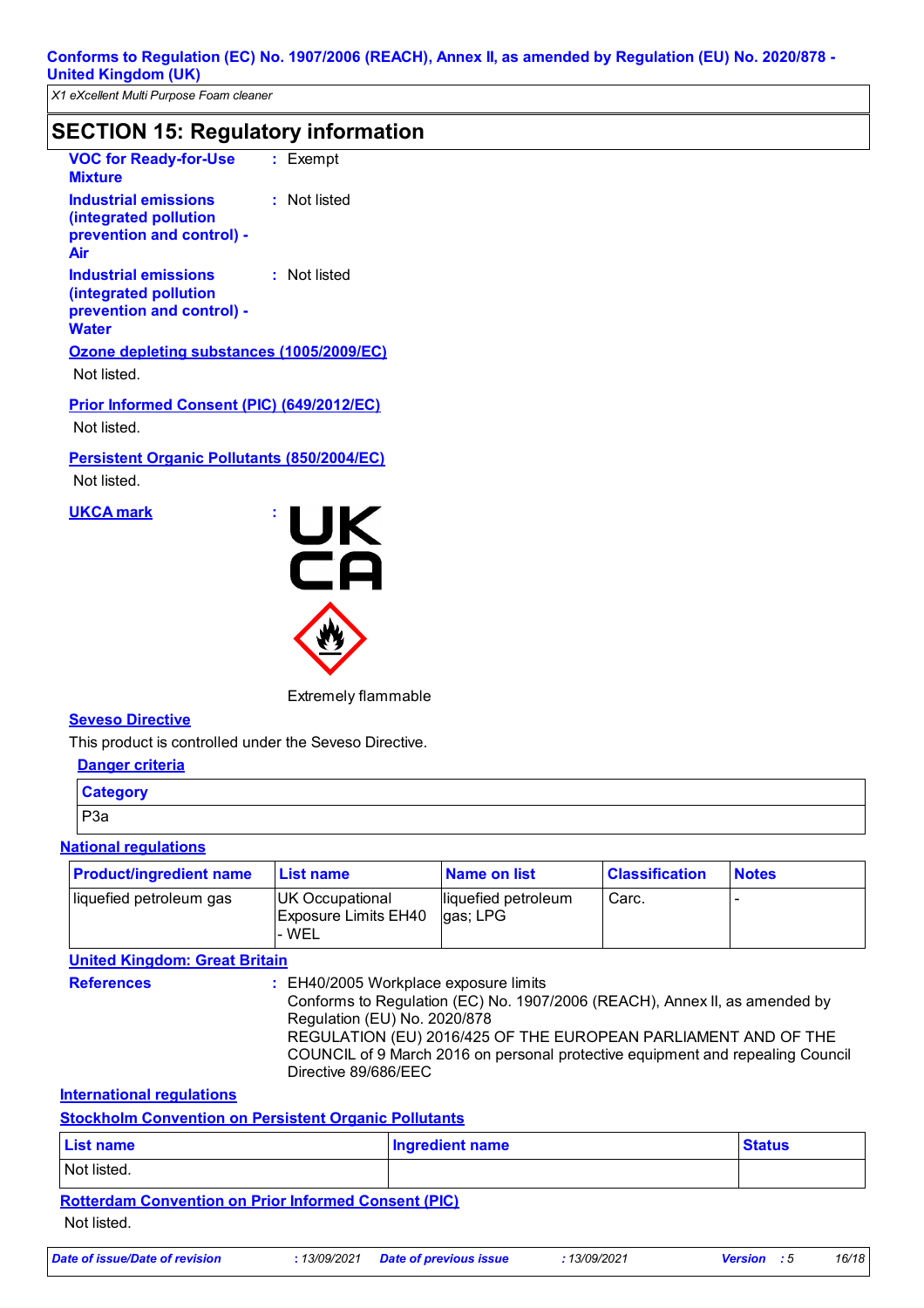# **SECTION 15: Regulatory information**

| <b>UNECE Aarhus Protocol on POPs and Heavy Metals</b>  |                       |                                                                                    |               |  |  |
|--------------------------------------------------------|-----------------------|------------------------------------------------------------------------------------|---------------|--|--|
| List name                                              |                       | <b>Ingredient name</b>                                                             | <b>Status</b> |  |  |
| Not listed.                                            |                       |                                                                                    |               |  |  |
| : 3402202000<br><b>CN</b> code                         |                       |                                                                                    |               |  |  |
| <b>Inventory list</b>                                  |                       |                                                                                    |               |  |  |
| <b>Australia</b>                                       | : Not determined.     |                                                                                    |               |  |  |
| <b>Canada</b>                                          | Not determined.       |                                                                                    |               |  |  |
| <b>China</b>                                           | Not determined.       |                                                                                    |               |  |  |
| <b>Europe</b>                                          |                       | All components are listed or exempted.                                             |               |  |  |
| <b>Japan</b>                                           |                       | Japan inventory (CSCL): Not determined.<br>Japan inventory (ISHL): Not determined. |               |  |  |
| <b>New Zealand</b><br>: Not determined.                |                       |                                                                                    |               |  |  |
| Not determined.<br><b>Philippines</b>                  |                       |                                                                                    |               |  |  |
| <b>Republic of Korea</b><br>Not determined.<br>t.      |                       |                                                                                    |               |  |  |
| <b>Taiwan</b>                                          | Not determined.       |                                                                                    |               |  |  |
| <b>Thailand</b>                                        | Not determined.       |                                                                                    |               |  |  |
| <b>Turkey</b>                                          | Not determined.<br>t. |                                                                                    |               |  |  |
| <b>United States</b>                                   | Not determined.       |                                                                                    |               |  |  |
| <b>Viet Nam</b>                                        | Not determined.       |                                                                                    |               |  |  |
| <b>15.2 Chemical safety</b><br>required.<br>assessment |                       | This product contains substances for which Chemical Safety Assessments are still   |               |  |  |

### **SECTION 16: Other information**

 $\nabla$  Indicates information that has changed from previously issued version.

| <b>Abbreviations and acronyms : ATE = Acute Toxicity Estimate</b> |                                                                                                  |
|-------------------------------------------------------------------|--------------------------------------------------------------------------------------------------|
|                                                                   | CLP = Classification, Labelling and Packaging Regulation [Regulation (EC) No.                    |
|                                                                   | 1272/2008]                                                                                       |
|                                                                   | DMEL = Derived Minimal Effect Level                                                              |
|                                                                   | DNEL = Derived No Effect Level                                                                   |
|                                                                   | EUH statement = CLP-specific Hazard statement                                                    |
|                                                                   | $N/A = Not available$                                                                            |
|                                                                   | PBT = Persistent, Bioaccumulative and Toxic                                                      |
|                                                                   | PNEC = Predicted No Effect Concentration                                                         |
|                                                                   | <b>RRN = REACH Registration Number</b>                                                           |
|                                                                   | SGG = Segregation Group                                                                          |
|                                                                   | vPvB = Very Persistent and Very Bioaccumulative                                                  |
|                                                                   | Procedure used to derive the classification according to Regulation (EC) No. 1272/2008 [CLP/GHS] |

| <b>Classification</b> | <b>Justification</b> |  |
|-----------------------|----------------------|--|
| Aerosol 1, H222, H229 | Expert judgment      |  |
| $Eve$ Irrit. 2, H319  | Expert judgment      |  |

**Full text of abbreviated H statements United Kingdom: Great Britain**